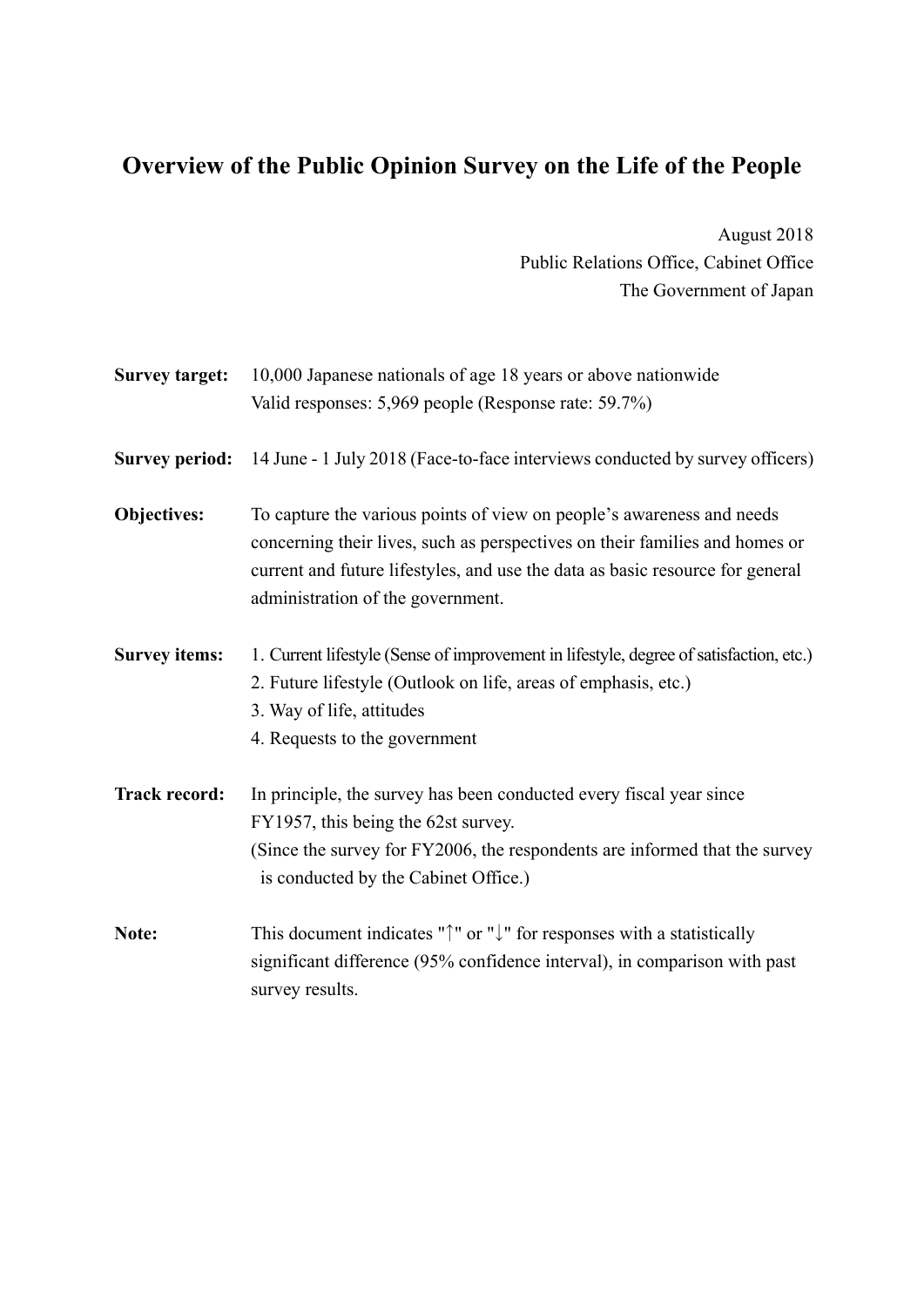### **1. Current Lifestyle**

### **(1) Sense of improvement in the lifestyle compared to last year**

*Q1 How would you describe the lifestyle of your household compared to this time last year ? Please select one answer.* 

|                     |                         |                                           |                               |      |      |                                    |                                                                                   |                                                               |                                           | I do not<br>know |
|---------------------|-------------------------|-------------------------------------------|-------------------------------|------|------|------------------------------------|-----------------------------------------------------------------------------------|---------------------------------------------------------------|-------------------------------------------|------------------|
| (5,969)             | 3.2                     |                                           |                               |      |      |                                    |                                                                                   |                                                               | 13.8                                      | 0.3              |
| (2,740)             | 87.O                    |                                           |                               |      |      |                                    |                                                                                   |                                                               | 13.6                                      | 0.3              |
| (3,229)             | 7.4%                    |                                           |                               |      |      |                                    |                                                                                   |                                                               | 13.9                                      | 0.3              |
| 463)                |                         |                                           |                               |      |      |                                    |                                                                                   |                                                               |                                           | 10.6<br>3.2      |
| 740)                |                         |                                           |                               |      |      |                                    |                                                                                   |                                                               |                                           | 5.7 0.1          |
| (1,006)             | ूँ 7.5 <u>हैं</u>       |                                           |                               |      | 83.1 |                                    |                                                                                   |                                                               |                                           | 9.2<br>0.2       |
| 961)                |                         |                                           |                               |      |      |                                    |                                                                                   |                                                               | 12.8                                      | 0.3              |
| (1,207)             |                         |                                           |                               | 77.1 |      |                                    |                                                                                   |                                                               | 19.0                                      | 0.3              |
| 70 or above (1,592) | ▒                       |                                           |                               | 77.3 |      |                                    |                                                                                   |                                                               | 20.2                                      | 0.3              |
|                     |                         |                                           |                               |      |      |                                    |                                                                                   |                                                               |                                           | $(\%)$<br>100    |
|                     | (Number of respondents) | Improved<br>5.7<br>/3.6<br>2.3<br>0<br>10 | ∛22.7<br>$\%$ 15.8 $\%$<br>20 | 30   | 40   | 78.7<br>79.1<br>78.4<br>81.2<br>50 | June 2017<br>6.6%<br>78.4%<br>14.7%<br>Remained the same<br>: 73.4<br>78.4:<br>60 | $\longrightarrow$<br>$\longrightarrow$<br>$\rightarrow$<br>70 | June 2018<br>7.2%<br>78.7%<br>13.8%<br>80 | Declined<br>90   |

<Reference> Sense of improvement in the lifestyle compared to last year (Time series)



(Note) Targets' age up to June 2015 survey were 20 years or above ; targets' age from July 2016 are 18 years or above (the same hereinafter).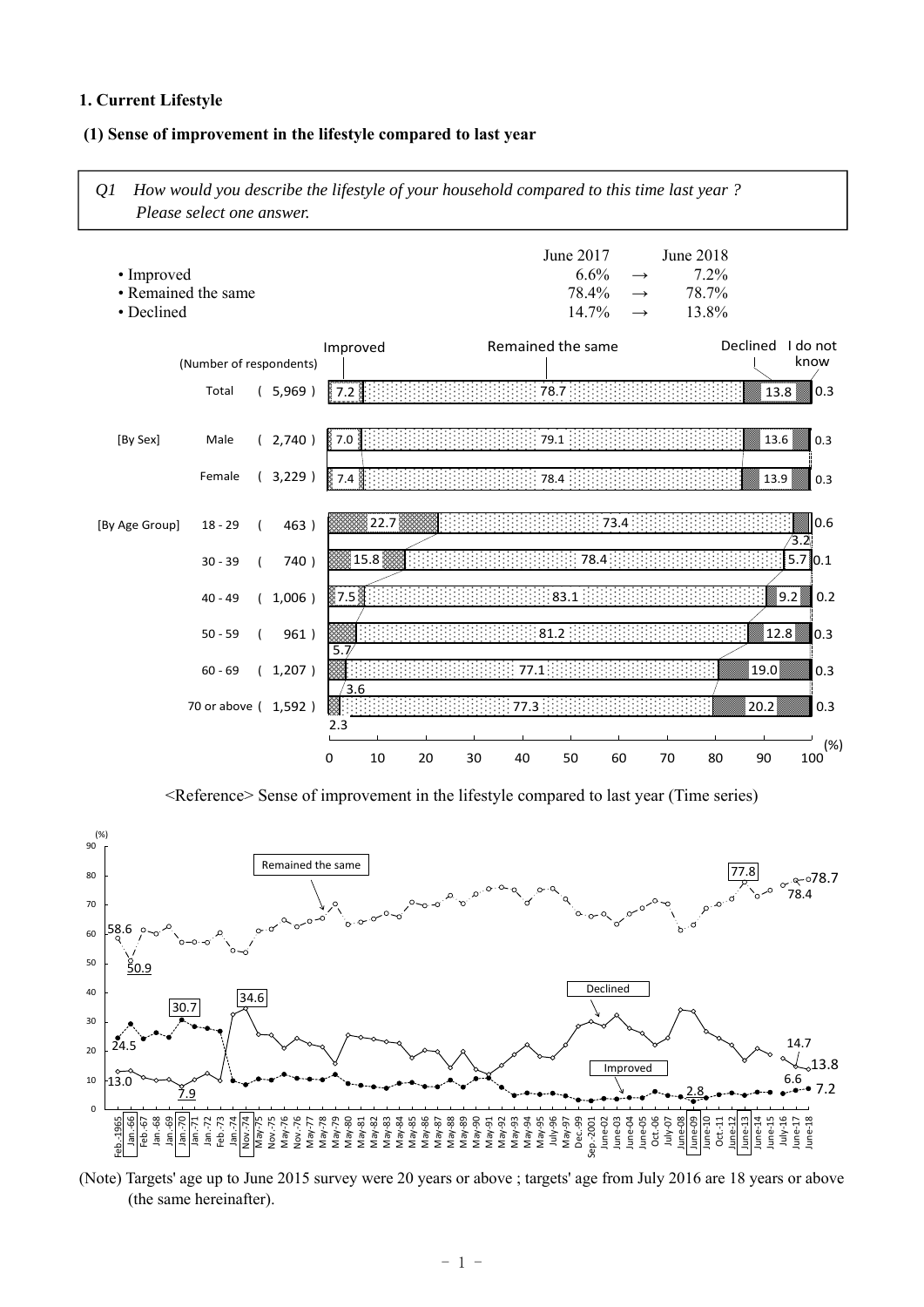### **(2) Levels of satisfaction with the current lifestyle**

| · Satisfied    | • Satisfied (subtotal)<br>• Somewhat satisfied<br>• Dissatisfied (subtotal)<br>· Somewhat dissatisfied<br>• Dissatisfied |                |         |           |            |                      |    |                       |      | June 2017<br>73.9%<br>12.2%<br>61.7%<br>25.0%<br>19.9%<br>5.1% | $\rightarrow$<br>$\longrightarrow$<br>$\rightarrow$<br>$\rightarrow$<br>$\longrightarrow$<br>$\rightarrow$ | June 2018                | 74.7%<br>12.2%<br>62.5%<br>24.3%<br>19.5%<br>4.8% |                 |                  |
|----------------|--------------------------------------------------------------------------------------------------------------------------|----------------|---------|-----------|------------|----------------------|----|-----------------------|------|----------------------------------------------------------------|------------------------------------------------------------------------------------------------------------|--------------------------|---------------------------------------------------|-----------------|------------------|
|                |                                                                                                                          |                |         |           |            | Satisfied (subtotal) |    | 74.7                  |      | Neither                                                        |                                                                                                            |                          | Dissatisfied (subtotal)                           |                 | 24.3             |
|                |                                                                                                                          |                |         | Satisfied |            |                      |    | Somewhat<br>satisfied |      | satisfied nor<br>dissatisfied                                  |                                                                                                            | Somewhat<br>dissatisfied | <b>Dissatisfied</b>                               |                 | I do not<br>know |
|                | (Number of respondents)<br>Total                                                                                         |                | (5,969) | ▒ 12.2 ▒  |            |                      |    |                       | 62.5 |                                                                |                                                                                                            |                          | 19.5                                              |                 | 0.2              |
|                |                                                                                                                          |                |         |           |            |                      |    |                       |      |                                                                |                                                                                                            | 0.8                      |                                                   | 4.8             |                  |
| [By Sex]       | Male                                                                                                                     |                | (2,740) | ▒ 9.8 ▒   |            |                      |    | 63.1                  |      |                                                                |                                                                                                            |                          | 20.8                                              |                 | 0.1              |
|                | Female                                                                                                                   |                | (3,229) |           | 888 14.3   |                      |    |                       | 62.0 |                                                                |                                                                                                            | 0.7<br>0.9               | 18.4                                              | 5.5<br>×<br>4.3 | 0.2              |
| [By Age Group] | $18 - 29$                                                                                                                | $\left($       | 463)    |           | ▒▒ 22.7 ▒▒ |                      |    |                       |      | 60.5                                                           |                                                                                                            |                          |                                                   | 14.3            | 0.4              |
|                | $30 - 39$                                                                                                                | $\overline{ }$ | 740)    |           | 15.1       |                      |    |                       | 63.8 |                                                                |                                                                                                            |                          | 0.4<br>17.3                                       |                 | 1.7<br>0.4       |
|                | $40 - 49$                                                                                                                |                | (1,006) | ▒ 11.0 ▒  |            |                      |    | 62.9                  |      |                                                                | 0.9                                                                                                        | 0.7                      | 21.5                                              | ⁄3.5            | 2.7<br>0.2       |
|                | $50 - 59$                                                                                                                |                | 961)    | ⊗ 8.8 ⊚   |            |                      |    | 63.6                  |      |                                                                |                                                                                                            |                          | 20.9                                              | 5.7             |                  |
|                | $60 - 69$                                                                                                                |                | (1,207) | ≋ 10.2 ≷  |            |                      |    | 60.8                  |      |                                                                | 0.4                                                                                                        | 0.9                      | 22.4                                              |                 | 6.0 0.2          |
|                | 70 or above (1,592)                                                                                                      |                |         | $12.2\%$  |            |                      |    |                       | 62.8 |                                                                |                                                                                                            | 1.3                      | 17.7                                              | 6.2             |                  |
|                |                                                                                                                          |                |         | 0         | 10         | 20                   | 30 | 40                    | 50   | 60                                                             | 70                                                                                                         |                          | 80                                                | 90              | 100 (%)          |

*Q2 Overall, how satisfied are you with your current lifestyle? Please select one answer.* 

<Reference> Levels of satisfaction with the current lifestyle (Time series)

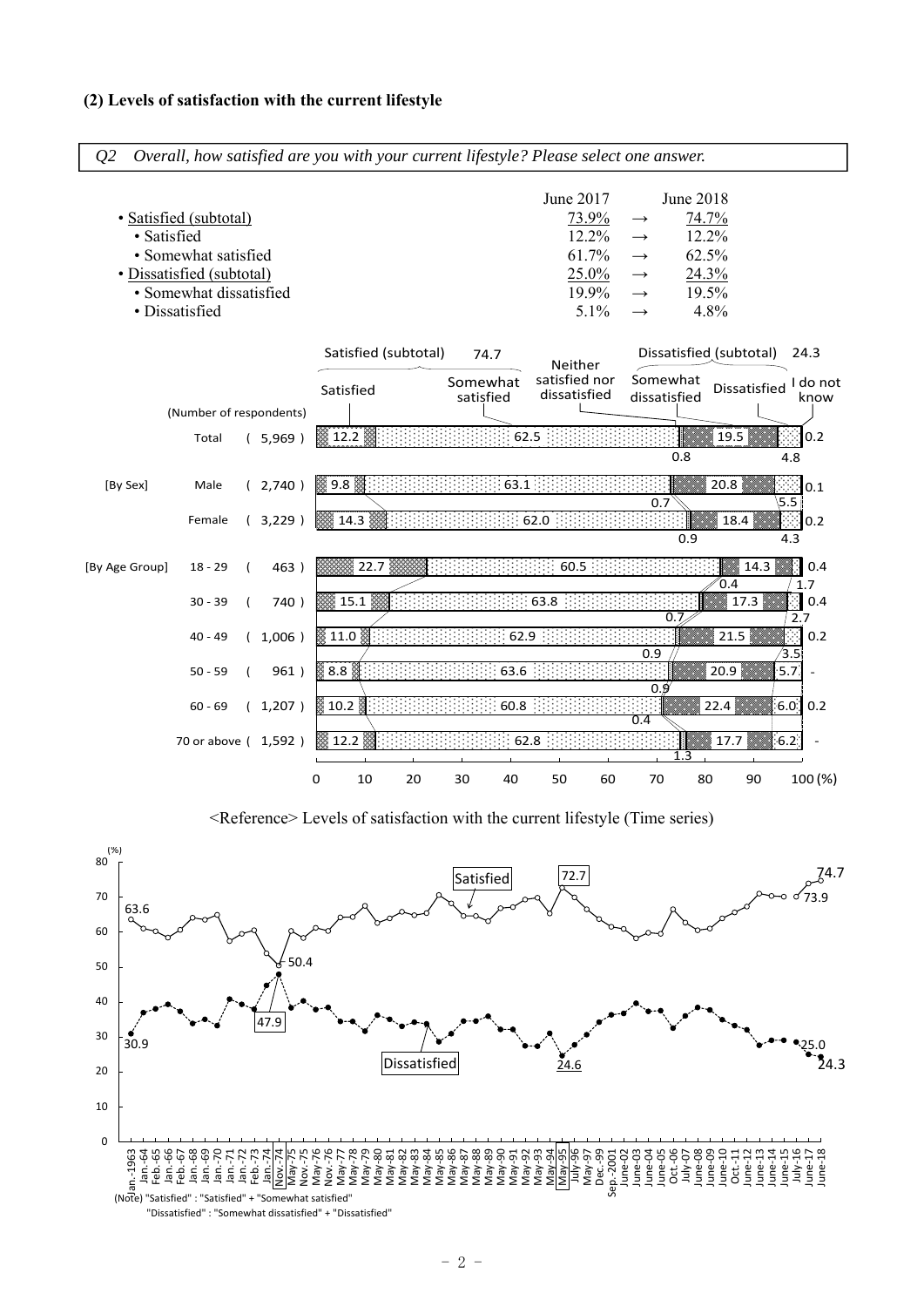### **(3) Levels of satisfaction with each aspect of current lifestyle**

### **A. Income / Revenue**

 $\Gamma$ 

|                |                                                                                                                   |                                  |                                            |                           |                                                    |    |                                               |      | Q3-a How satisfied are you with income and revenue of your life? Please select one answer. |    |                                                                                                                |                                                                |                                            |                                                          |
|----------------|-------------------------------------------------------------------------------------------------------------------|----------------------------------|--------------------------------------------|---------------------------|----------------------------------------------------|----|-----------------------------------------------|------|--------------------------------------------------------------------------------------------|----|----------------------------------------------------------------------------------------------------------------|----------------------------------------------------------------|--------------------------------------------|----------------------------------------------------------|
| ·Satisfied     | Satisfied (subtotal)<br>•Somewhat satisfied<br>Dissatisfied (subtotal)<br>•Somewhat dissatisfied<br>·Dissatisfied |                                  |                                            |                           |                                                    |    |                                               |      | June 2017<br>51.3%<br>7.9%<br>43.4%<br>46.9%<br>34.1%<br>12.8%                             |    | $\longrightarrow$<br>$\rightarrow$<br>$\longrightarrow$<br>$\longrightarrow$<br>$\rightarrow$<br>$\rightarrow$ | June 2018<br>51.5%<br>8.6%<br>42.8%<br>46.4%<br>34.6%<br>11.8% |                                            |                                                          |
|                | (Number of respondents)<br>Total                                                                                  |                                  | (5,969)                                    |                           | Satisfied (subtotal)<br>Satisfied<br>⊗ 8.6 ⊗       |    | Somewhat<br>satisfied<br>42.8                 | 51.5 | Neither<br>satisfied nor<br>dissatisfied<br>1.4                                            |    | Dissatisfied (subtotal)<br>Somewhat<br>dissatisfied<br>34.6                                                    |                                                                | Dissatisfied                               | 46.4<br>I do not<br>know<br>$\otimes$ 11.8 $\otimes$ 0.7 |
| [By Sex]       | Male<br>Female                                                                                                    |                                  | (2,740)<br>(3,229)                         | 87.8                      | ▒ 9.3 ▒ :                                          |    | 41.8<br>43.8                                  |      | 1.2<br>1.5                                                                                 |    | 35.5<br>33.8                                                                                                   |                                                                |                                            | ें 13.0 ं∥0.7<br>E 10.8 ି∥0.8                            |
| [By Age Group] | $18 - 29$<br>$30 - 39$<br>$40 - 49$<br>$50 - 59$<br>$60 - 69$<br>70 or above ( 1,592 )                            | $\left($<br>$\left($<br>$\left($ | 463)<br>740)<br>(1,006)<br>961)<br>(1,207) | ूँ 7.8 ∦<br>$\%$ 8.8 $\%$ | ▒ 10.8 ▒<br>▒ 9.6 ▒<br>7.8 <sup>3</sup><br>§ 8.6 § |    | 39.7<br>46.1<br>45.9<br>42.7:<br>39.9<br>42.7 |      | 2.4<br>0.<br>0.5<br>0.8<br>1.5<br>2.3                                                      |    | 36.1<br>37.0<br>35.1<br>35.4<br>35.4<br>31.6                                                                   |                                                                | $6.5$ 4.5<br>12.2<br>$15.3\degree$<br>13.8 | 6.4 0.3<br>10.6<br>0.1<br>0.1<br>0.2<br>1.1              |
|                |                                                                                                                   |                                  |                                            | 0                         | 10                                                 | 20 | 30                                            | 40   | 50                                                                                         | 60 | 70                                                                                                             | 80                                                             | 90                                         | 100<br>(%)                                               |

┑

<Reference> Levels of satisfaction with each aspect of current lifestyle - Income / Revenue - (Time series)

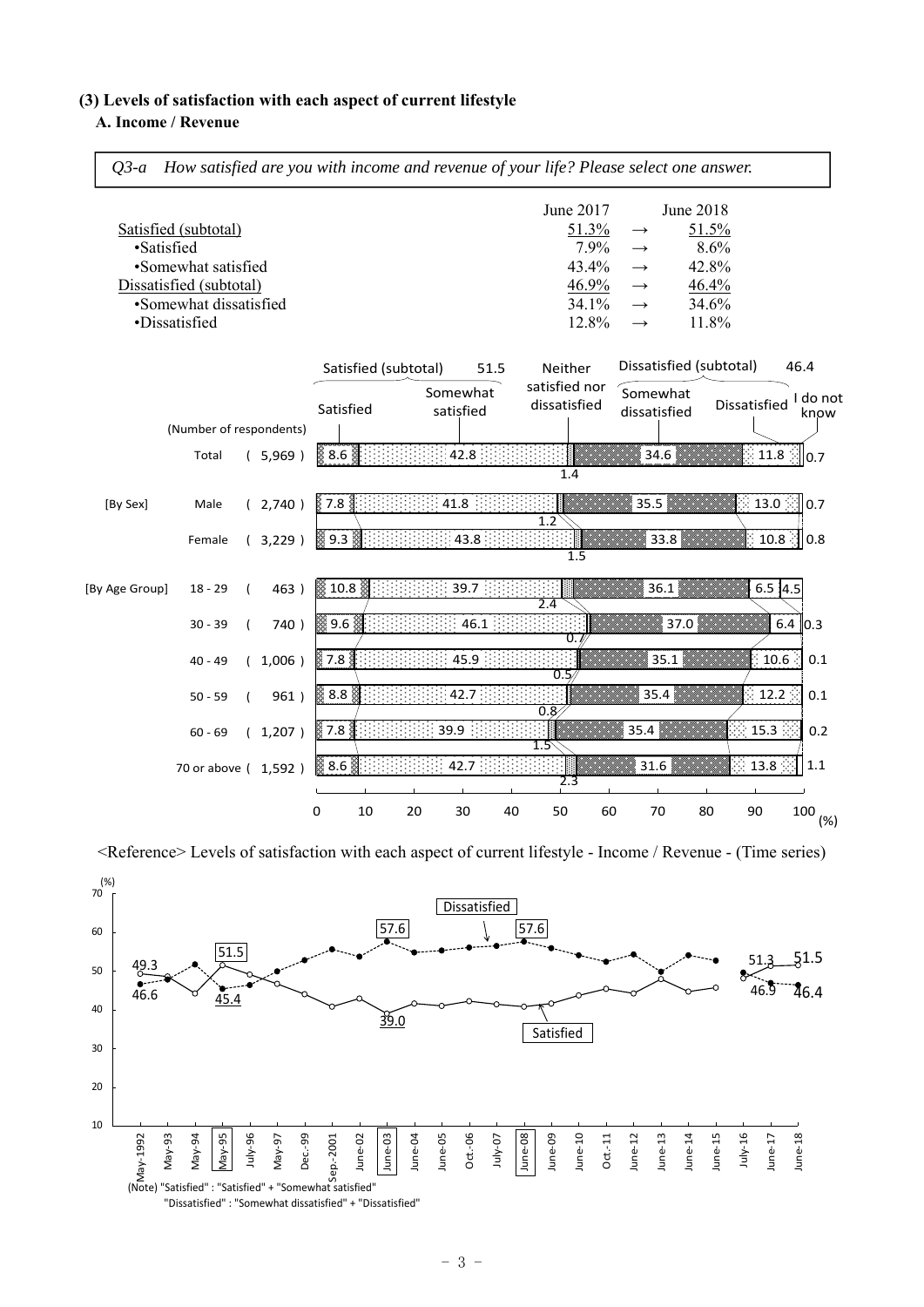*Q3-b How satisfied are you with assets and savings of your life? Please select one answer.* 

|                         | June $2017$ |               | June 2018 |
|-------------------------|-------------|---------------|-----------|
| Satisfied (subtotal)    | 44.4%       |               | 44.6%     |
| • Satisfied             | $5.6\%$     | $\rightarrow$ | 5.8%      |
| • Somewhat satisfied    | 38.7%       | $\rightarrow$ | 38.9%     |
| Dissatisfied (subtotal) | 52.4%       |               | 52.2%     |
| • Somewhat dissatisfied | 37.3%       |               | 38.1%     |
| • Dissatisfied          | $15.1\%$    |               | $14.1\%$  |



<Reference> Levels of satisfaction with each aspect of current lifestyle - Assets / Savings - (Time series)

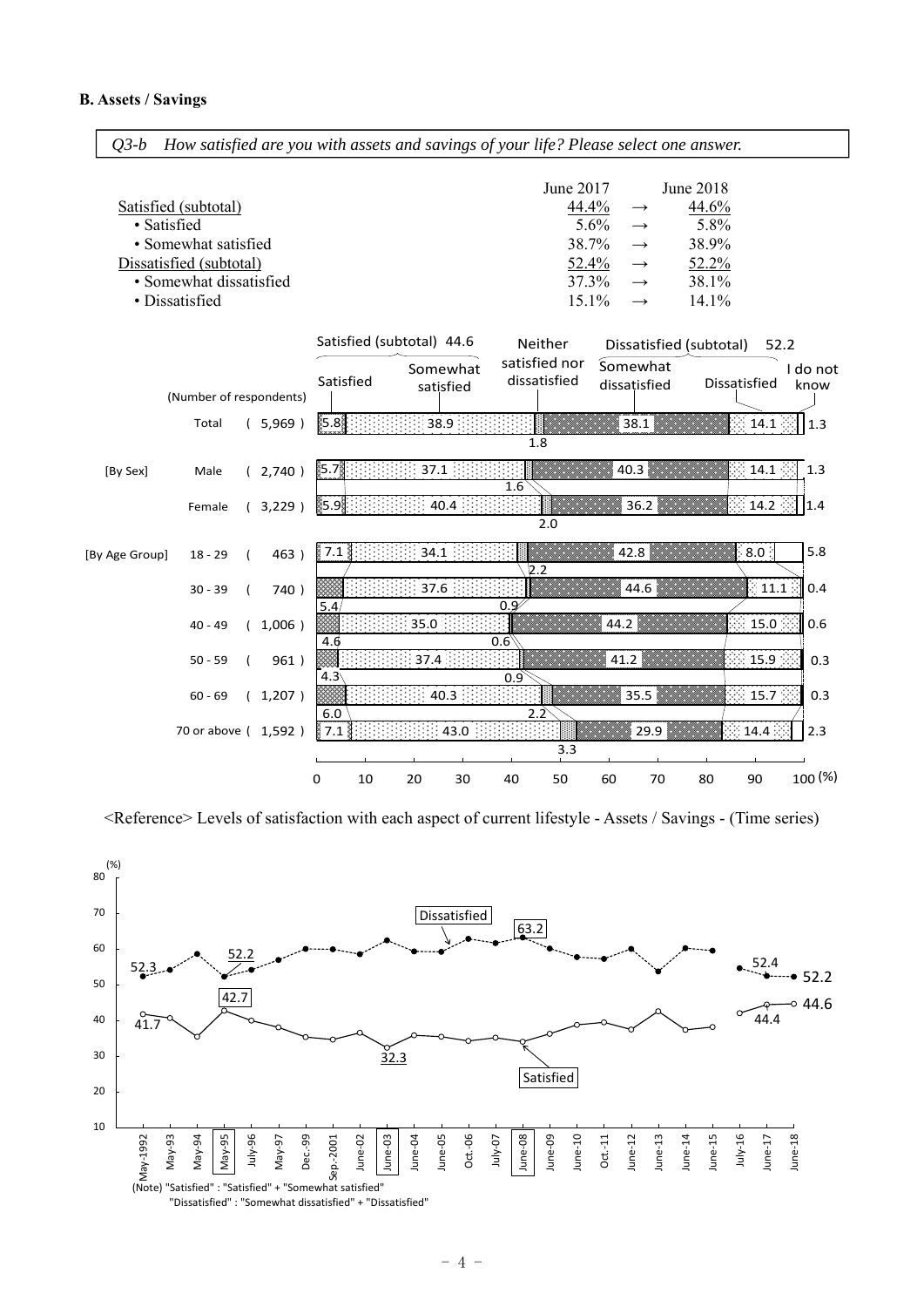### **C. Durable consumer goods such as automobiles, electrical appliances, furniture, etc.**

*Q3-c How satisfied are you with durable consumer goods such as automobiles, electrical appliances, and furniture of your life? Please select one answer.* 

|                         | June 2017            |               | June 2018        |
|-------------------------|----------------------|---------------|------------------|
| Satisfied (subtotal)    | 77.0%                | $\rightarrow$ | 77.3%            |
| • Satisfied             | $16.4\% \rightarrow$ |               | $14.4\%$         |
| • Somewhat satisfied    | $60.6\% \rightarrow$ |               | 62.9% $\uparrow$ |
| Dissatisfied (subtotal) | 20.8%                |               | 20.6%            |
| • Somewhat dissatisfied | $171\%$              |               | $16.8\%$         |

• Dissatisfied  $3.7\% \rightarrow 3.8\%$ 





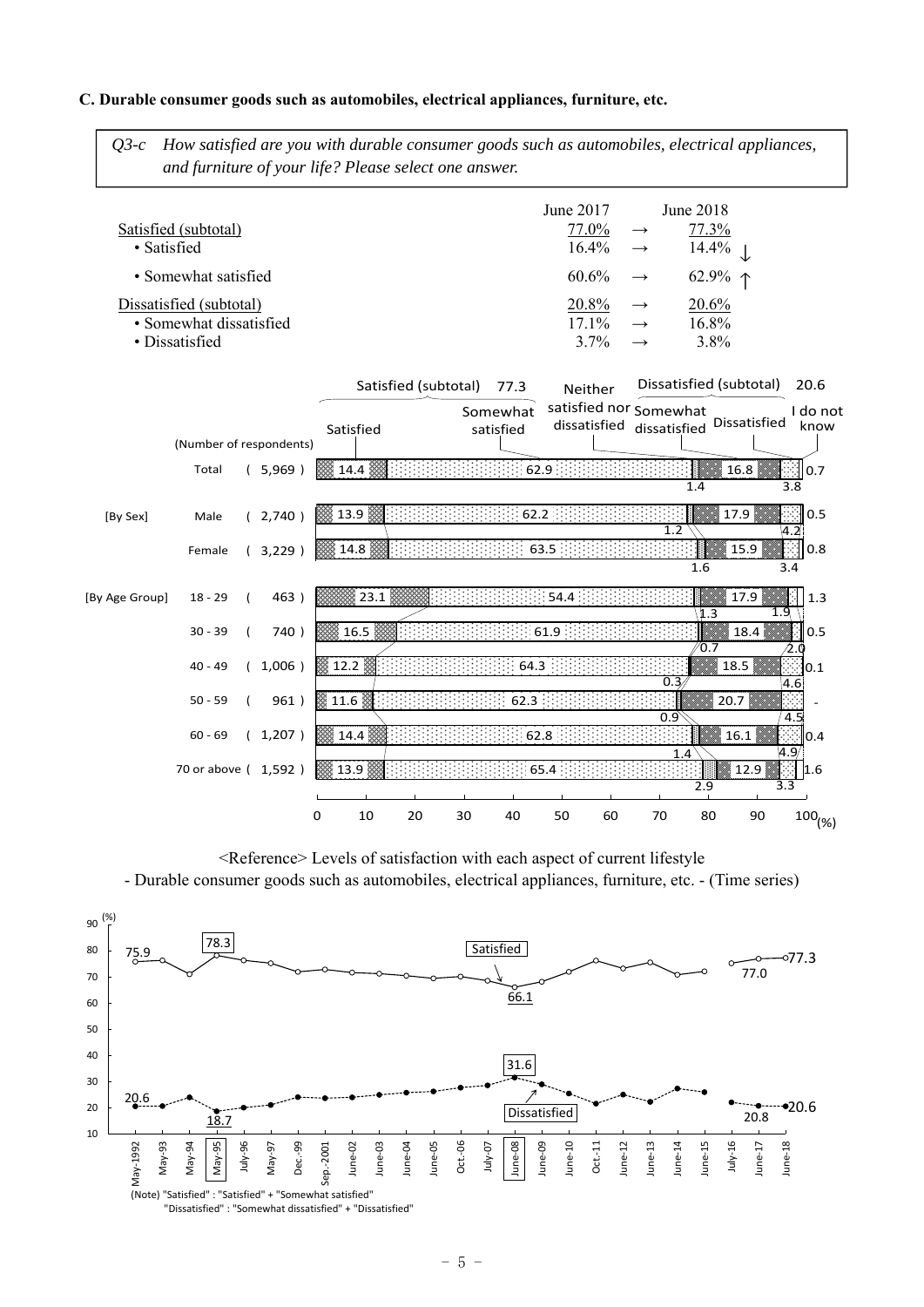| · Satisfied    | Satisfied (subtotal)                               |            |           |         |           |                      |                       |      |         | 89.3%<br>26.0% | $\rightarrow$                                                    |    | 88.8%<br>24.2% |                          |                  |
|----------------|----------------------------------------------------|------------|-----------|---------|-----------|----------------------|-----------------------|------|---------|----------------|------------------------------------------------------------------|----|----------------|--------------------------|------------------|
|                |                                                    |            |           |         |           |                      |                       |      |         |                | $\rightarrow$                                                    |    |                |                          |                  |
|                | • Somewhat satisfied                               |            |           |         |           |                      |                       |      |         | 63.3%          | $\longrightarrow$                                                |    | 64.6%          |                          |                  |
|                | Dissatisfied (subtotal)<br>· Somewhat dissatisfied |            |           |         |           |                      |                       |      |         | 10.0%<br>8.4%  | $\rightarrow$                                                    |    | 10.4%<br>8.4%  |                          |                  |
| · Dissatisfied |                                                    |            |           |         |           |                      |                       |      |         | 1.6%           | $\rightarrow$<br>$\rightarrow$                                   |    | 2.0%           |                          |                  |
|                |                                                    |            |           |         |           |                      |                       |      |         |                |                                                                  |    |                |                          |                  |
|                |                                                    |            |           |         |           | Satisfied (subtotal) |                       | 88.8 | Neither |                | Dissatisfied (subtotal)                                          |    |                |                          | 10.4             |
|                |                                                    |            |           |         | Satisfied |                      | Somewhat<br>satisfied |      |         |                | satisfied nor Somewhat Dissatisfied<br>dissatisfied dissatisfied |    |                |                          | I do not<br>know |
|                | (Number of respondents)                            |            |           |         |           |                      |                       |      |         |                |                                                                  |    |                |                          |                  |
|                | Total                                              |            | 5,969)    |         | 24.2      |                      |                       |      | 64.6    |                |                                                                  |    | 8.4            |                          | 0.2              |
|                |                                                    |            |           |         |           |                      |                       |      |         |                |                                                                  |    | 0.6            | 2.0                      |                  |
| [By Sex]       | Male                                               |            | 2,740)    |         | 23.0      |                      |                       |      | 65.2    |                |                                                                  |    | 8.5<br>0.5     | ě<br>2.6                 | 0.2              |
|                | Female                                             | $\sqrt{2}$ | $3,229$ ) |         | 325.2     |                      |                       |      | 64.1    |                |                                                                  |    |                | $8.3$ $\blacksquare$     | 0.1              |
|                |                                                    |            |           |         |           |                      |                       |      |         |                |                                                                  |    | 0.7            | 1.5                      |                  |
| [By Age Group] | $18 - 29$                                          |            | 463)      |         |           | 42.3                 |                       |      |         |                | 51.6                                                             |    | 0.4            | 4.3 $\text{10.2}$<br>1.1 |                  |
|                | $30 - 39$                                          |            | 740)      |         | 30.1      |                      |                       |      |         | 60.3           |                                                                  |    |                | $8.1$ 0.3                |                  |
|                |                                                    |            |           |         | $22.0\%$  |                      |                       |      | 65.9    |                |                                                                  |    | 0.4<br>9.4     | 0.8                      |                  |
|                | $40 - 49$                                          | $\sqrt{2}$ | 1,006)    |         |           |                      |                       |      |         |                |                                                                  |    | 0.3            | 2.4                      |                  |
|                | $50 - 59$                                          |            | 961)      |         | 19.7      |                      |                       |      | 67.8    |                |                                                                  |    | 9.8<br>0.8     | 1.9                      |                  |
|                | $60 - 69$                                          |            | 1,207)    |         | 21.5      |                      |                       |      | 67.0    |                |                                                                  |    |                | 8.4<br>2.2               | 0.2              |
|                | 70 or above (                                      |            | 1,592)    | ∛ 22.4  |           |                      |                       |      | 65.8    |                |                                                                  |    | 0.6            | $8.2$ $\blacksquare$     | 0.3              |
|                |                                                    |            |           |         |           |                      |                       |      |         |                |                                                                  |    | 0.8            | 2.4                      |                  |
|                |                                                    |            |           | 0<br>10 |           | 20                   | 30                    | 40   | 50      | 60             | 70                                                               | 80 | 90             |                          | $100^{(96)}$     |

June 2017 June 2018

*Q3-d How satisfied are you with food of your life? Please select one answer.* 

<Reference> Levels of satisfaction with each aspect of current lifestyle - Food - (Time series)

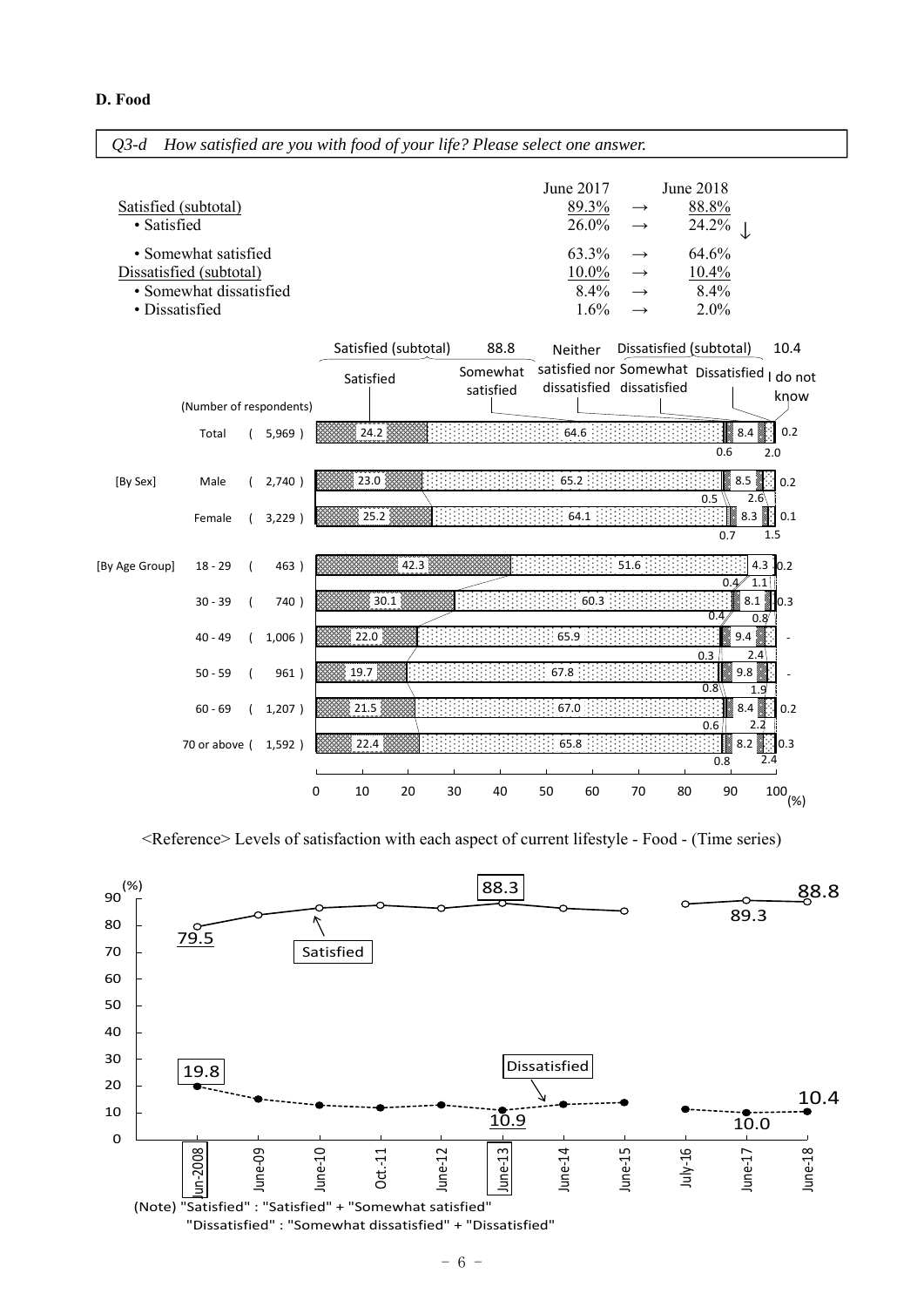**E. Housing** 



<Reference> Levels of satisfaction with each aspect of current lifestyle - Housing - (Time series)



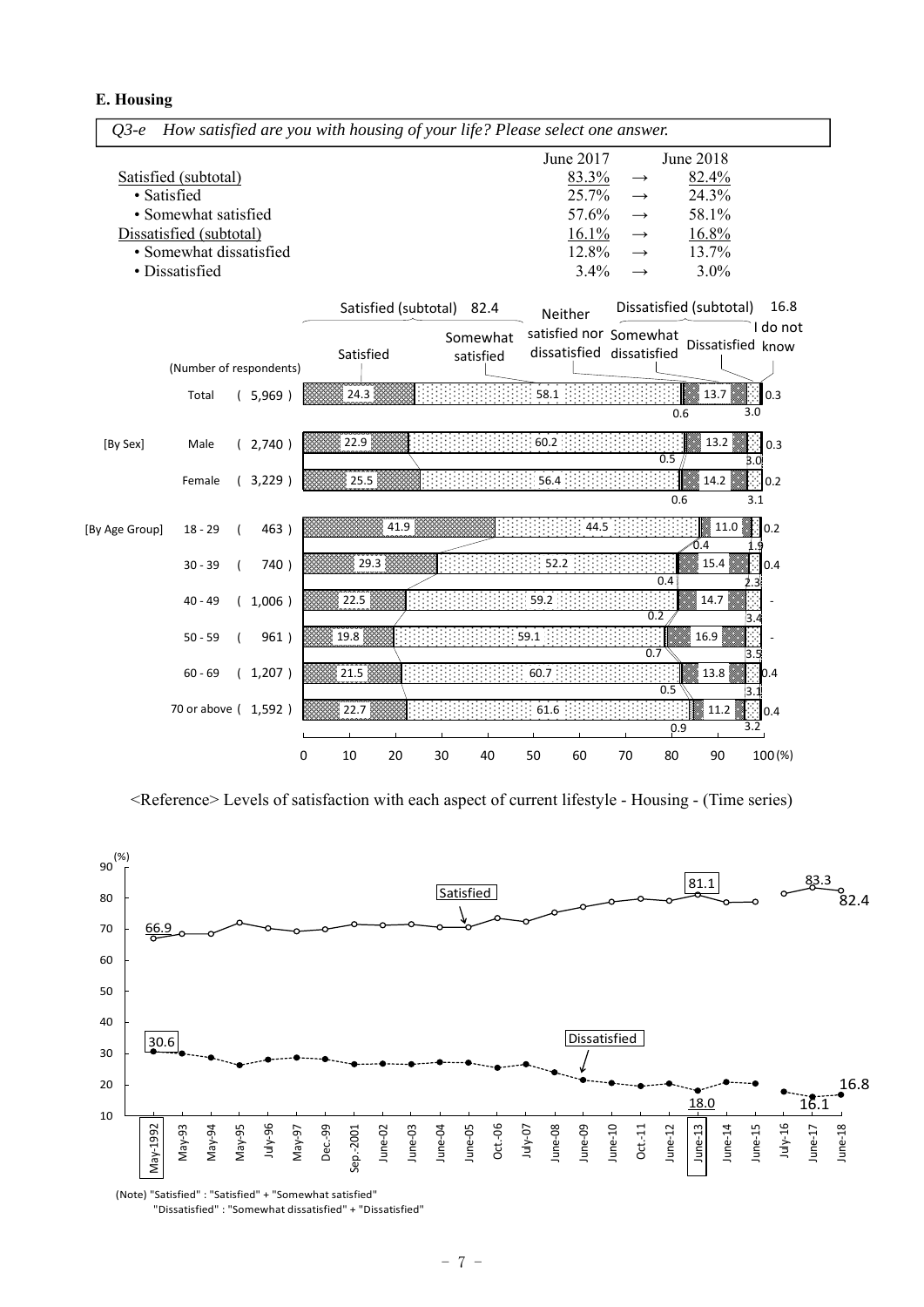

### **F. Self-development and improvement**

"Dissatisfied" : "Somewhat dissatisfied" + "Dissatisfied"

Oct.‐11

36.7 32.4

(Note) "Satisfied" : "Satisfied" + "Somewhat satisfied"

June‐10

55.3 54.5

June‐09

un-2008

June‐13

Dissatisfied

June‐14

June‐15

July‐16

June‐12

29.7

June‐17

31.3

June‐18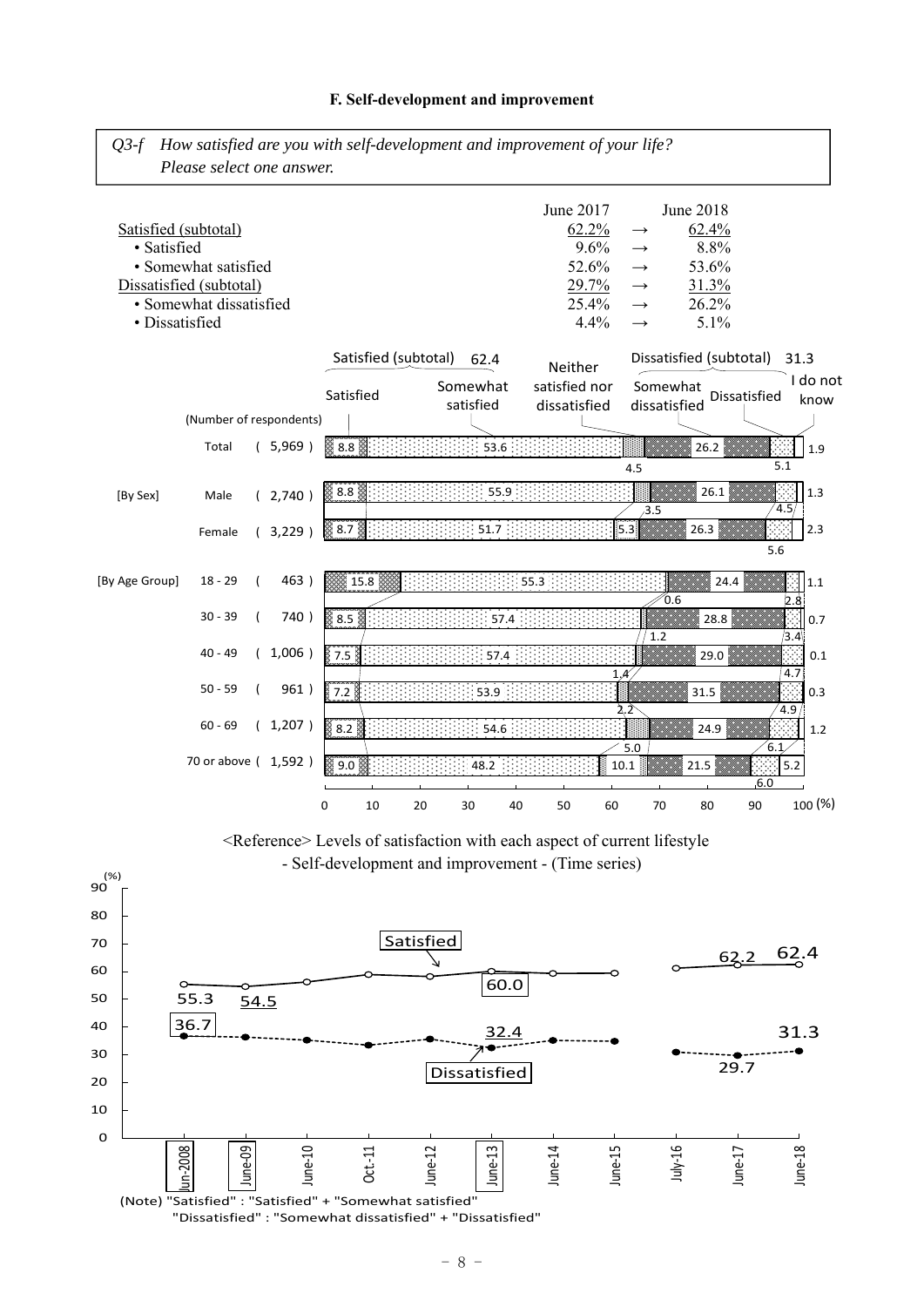| $Q3-g$                                    |                         |         |                |      |                           |                       |          | How satisfied are you with leisure of your life? Please select one answer. |     |                                                 |                             |                                            |                  |
|-------------------------------------------|-------------------------|---------|----------------|------|---------------------------|-----------------------|----------|----------------------------------------------------------------------------|-----|-------------------------------------------------|-----------------------------|--------------------------------------------|------------------|
| Satisfied (subtotal)<br>· Satisfied       |                         |         |                |      |                           |                       |          | June 2017<br>62.8%<br>14.5%                                                |     | $\rightarrow$<br>$\rightarrow$                  | June 2018<br>63.6%<br>12.5% |                                            |                  |
|                                           | • Somewhat satisfied    |         |                |      |                           |                       |          | 48.3%                                                                      |     | $\rightarrow$                                   | 51.1% $\uparrow$            |                                            |                  |
| Dissatisfied (subtotal)<br>· Dissatisfied | • Somewhat dissatisfied |         |                |      |                           |                       |          | 33.7%<br>25.4%<br>8.3%                                                     |     | $\rightarrow$<br>$\rightarrow$<br>$\rightarrow$ | 33.5%<br>25.1%<br>8.3%      |                                            |                  |
|                                           |                         |         |                |      | Satisfied (subtotal) 63.6 |                       |          | Neither                                                                    |     |                                                 | Dissatisfied (subtotal)     |                                            | 33.5             |
|                                           | (Number of respondents) |         | Satisfied      |      |                           | Somewhat<br>satisfied |          | satisfied nor<br>dissatisfied                                              |     | dissatisfied                                    | Somewhat Dissatisfied       |                                            | I do not<br>know |
|                                           | Total                   | (5,969) |                |      |                           |                       | $51.1\,$ |                                                                            |     |                                                 | 25.1                        |                                            | $8.3$ 0.6        |
|                                           |                         |         |                |      |                           |                       |          |                                                                            |     | 2.3                                             |                             |                                            |                  |
| [By Sex]                                  | Male                    | (2,740) | ▒ 12.0 ▒       |      |                           |                       | 51.5     |                                                                            | 1.9 |                                                 | 25.7                        | $\stackrel{}{\scriptscriptstyle \sim} 8.5$ | 0.5              |
|                                           | Female                  | (3,229) | ▒ 13.0 ▒       |      |                           |                       | 50.8     |                                                                            |     | 2.6                                             | 24.7                        |                                            | $8.2$ : 0.7      |
| [By Age Group]                            | $18 - 29$               | 463)    |                | 27.0 |                           |                       |          | 49.5                                                                       |     |                                                 | 1.1                         | 18.4                                       | ∷∥o.4<br>3.7     |
|                                           | $30 - 39$               | 740)    |                | 16.1 |                           |                       | 52.6     |                                                                            |     |                                                 | 25.1                        |                                            | 5.0 0.3          |
|                                           | $40 - 49$               | 1,006)  | ▒ 12.1 ▒       |      |                           |                       | 51.4     |                                                                            |     | 0.9<br>0.5                                      | 28.8                        |                                            | 7.1<br>0.1       |
|                                           | $50 - 59$               | 961)    | ⊗ 8.3 ⊗        |      |                           | 51.2                  |          |                                                                            |     |                                                 | 29.3                        | $\approx$ 10.0                             | 0.2              |
|                                           | $60 - 69$               | (1,207) | $\%$ 11.1 $\%$ |      |                           |                       | 51.8     |                                                                            | 0.9 | 2.7                                             | 24.4                        |                                            | 9.6<br>0.4       |
|                                           | 70 or above (1,592)     |         | 10.6%          |      |                           |                       | 50.1     |                                                                            | 4.9 |                                                 | 22.8                        | 10.1                                       | 1.4              |
|                                           |                         |         | 0              | 10   | 20                        | 30                    | 40       | 50                                                                         | 60  | 70                                              | 80                          | 90                                         | 100 (%)          |



"Dissatisfied" : "Somewhat dissatisfied" + "Dissatisfied"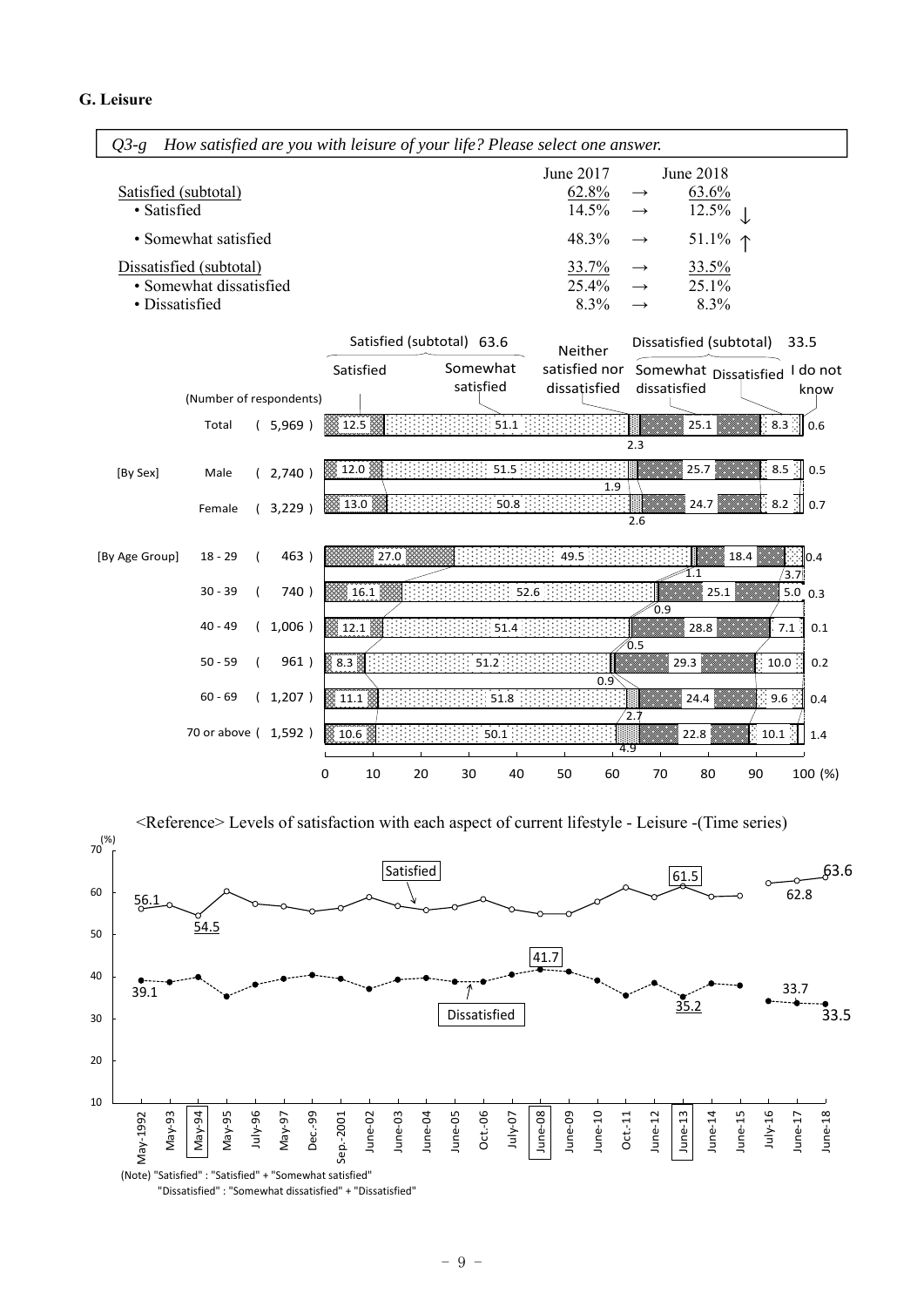#### **(4) Sense of Fulfillment**

#### **A. Sense of fulfillment in one's everyday life**



<Reference> Sense of fulfillment in one's everyday life (Time series)

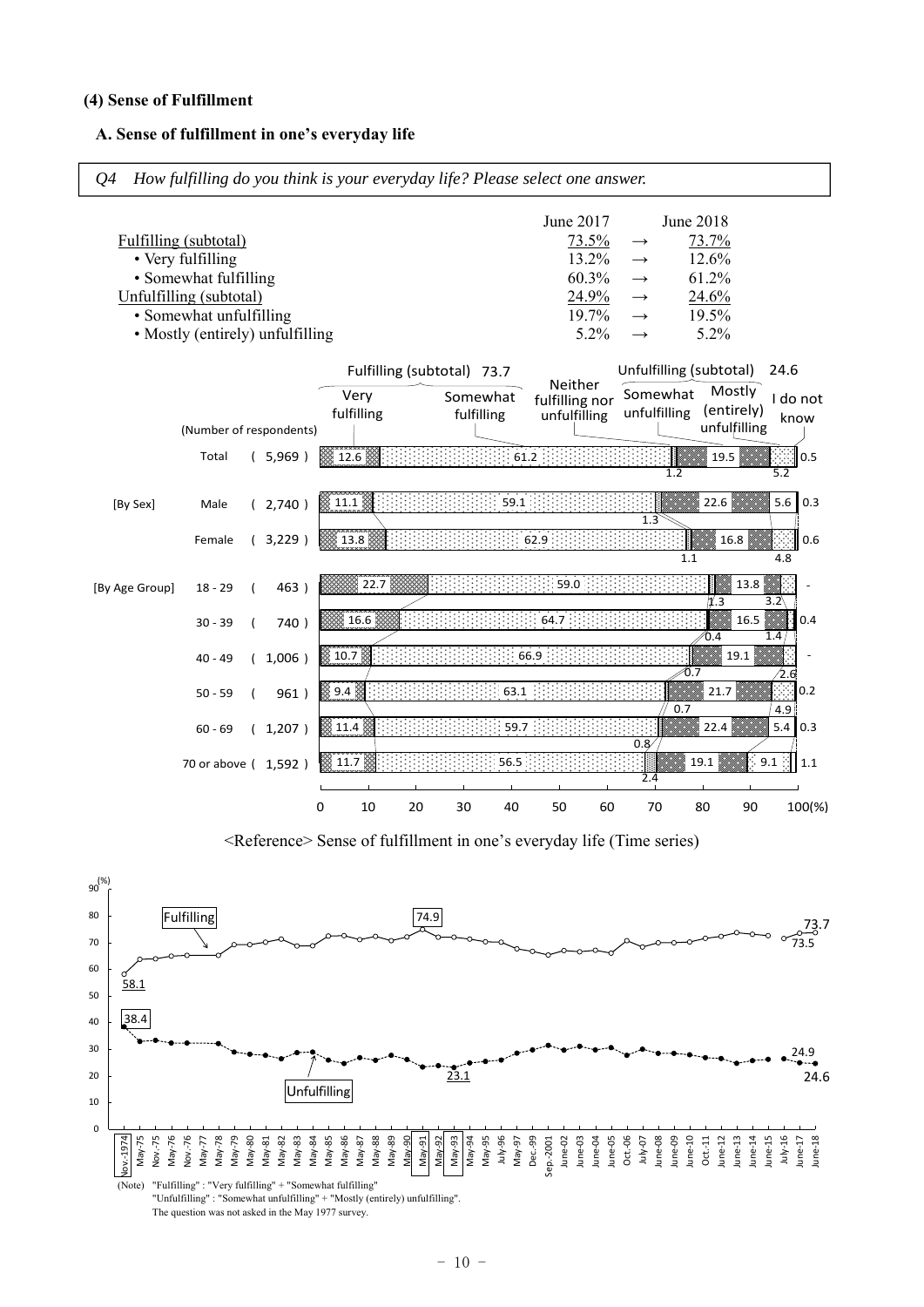### **B. Moments of fulfillment**

*SQ (For 5,634 people who responded "Very fulfilling", "Somewhat fulfilling", "Somewhat unfulfilling" or "Neither fulfilling nor unfulfilling" to Q4)* 

*When do you feel that your everyday life is fulfilling? Please select all applicable answers.(M.A.)* 

|                                                                |            |                                                                                                                                                         |                                  |               | (Top 4 Items)    |
|----------------------------------------------------------------|------------|---------------------------------------------------------------------------------------------------------------------------------------------------------|----------------------------------|---------------|------------------|
|                                                                |            |                                                                                                                                                         | June 2017                        |               | <b>June 2018</b> |
| • During family gatherings                                     |            |                                                                                                                                                         | 49.0%                            |               | $50.1\%$         |
| • When I am resting in a calm and relaxed manner               |            |                                                                                                                                                         | 46.1%                            | $\rightarrow$ | 47.6%            |
| • When I am passionate about my hobbies or sports              |            |                                                                                                                                                         | 42.7%                            |               | 42.6%            |
| • When I meet and chat with friends or acquaintances           |            |                                                                                                                                                         | 43.5%                            |               | 41.4%            |
|                                                                | 10         | For those who responded "Very fulfilling", "Somewhat fulfilling",<br>"Somewhat unfulfilling" or "Neither fulfilling nor unfulfilling"to Q4 (M.A.)<br>20 | 40<br>30                         | 50            | 60(%)            |
| During family gatherings                                       |            |                                                                                                                                                         |                                  |               | 50.1<br>49.0     |
| When I am resting in a calm and relaxed<br>manner              |            |                                                                                                                                                         |                                  | 47.6<br>46.1  |                  |
| When I am passionate about my<br>hobbies or sports             |            |                                                                                                                                                         |                                  | 42.6<br>42.7  |                  |
| When I meet and chat with friends or<br>acquaintances          |            |                                                                                                                                                         |                                  | 41.4<br>43.5  |                  |
| When I am dedicated to work                                    |            |                                                                                                                                                         | 30.1<br>29.0                     |               |                  |
| When I am immersed in studies or self-<br>improvement          |            | 13.6<br>13.4                                                                                                                                            |                                  |               |                  |
| When I am engaged in community<br>service or social activities | 8.5<br>8.8 |                                                                                                                                                         |                                  |               |                  |
| Other                                                          | 0.9<br>1.0 | ⊗                                                                                                                                                       | June 2018 (N=5,634, M.T.=235.9%) |               |                  |
| I do not know                                                  | 1.2<br>1.1 | n.                                                                                                                                                      | June 2017 (N=5,960, M.T.=234.6%) |               |                  |

### <Reference> Moments of fulfillment (Top 4 Items, Time series)

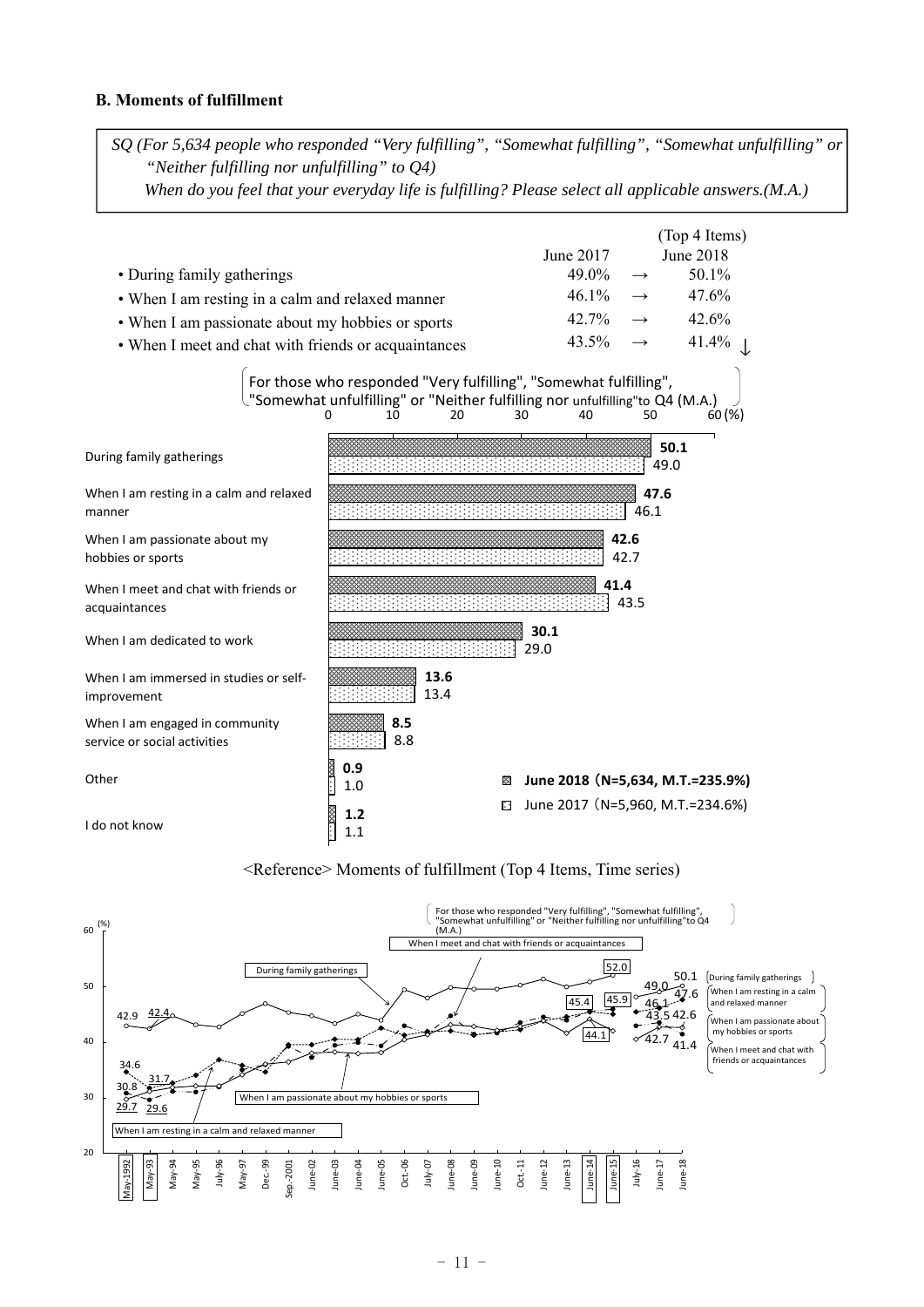### **(5) Worries or anxiety in one's everyday life**

### **A. Worries or Anxiety**

*Q5 Do you feel worried or anxious in your everyday life, or do you not have any worries or anxieties ?* 



<Reference> Worries or Anxiety (Time series)

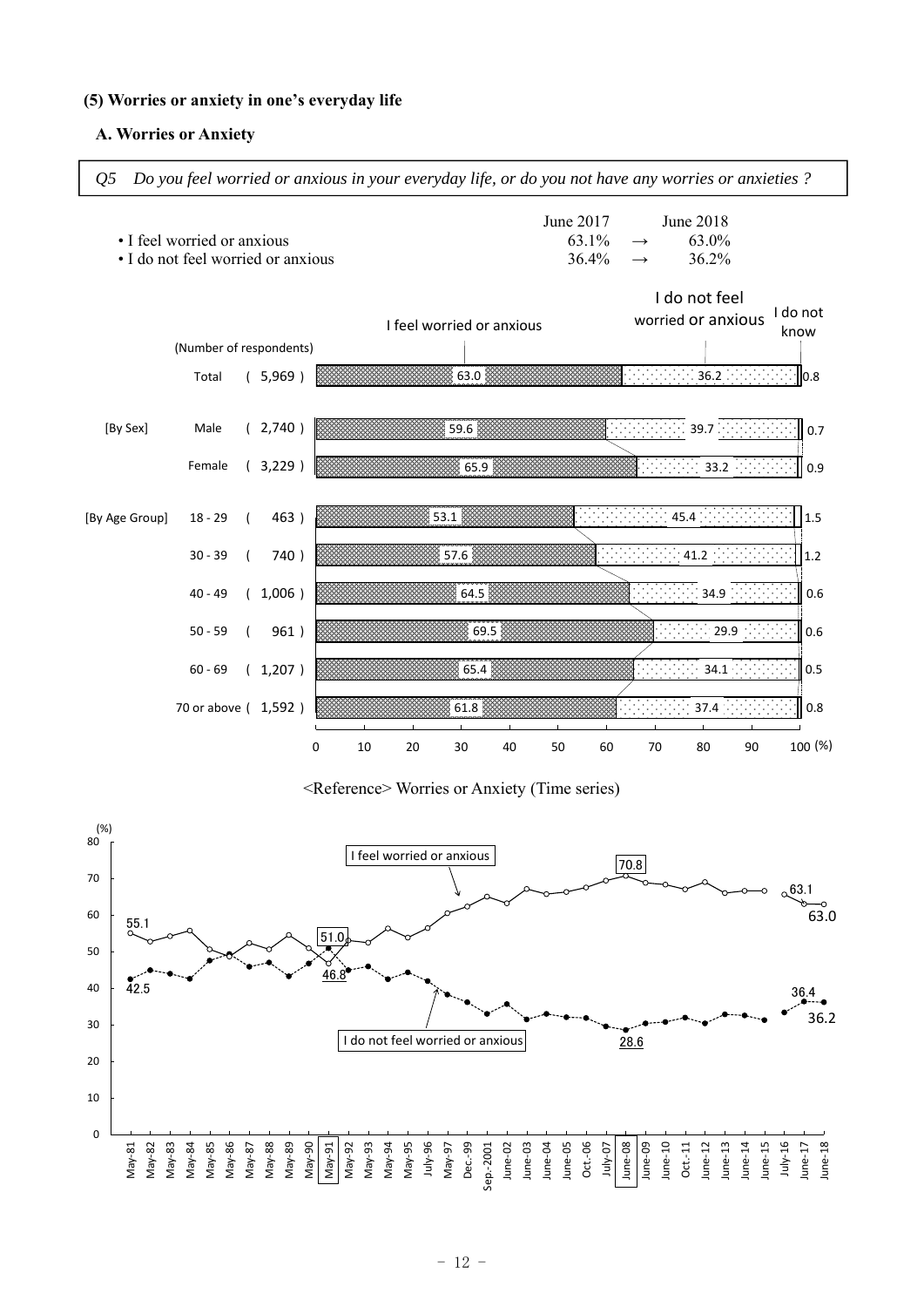### **B. Causes of worries or anxiety**

*SQ (For 3,762 people who responded "I feel worried or anxious" to Q5) What do you feel worried or anxious about? Please select all applicable answers. (M.A.)* 



\*1 The answer choice read "About problems in the lives of those in my family (continuing studies, seeking employment, marriage, etc.)" in the July 2016 survey. \*2 The answer choice read "About problems in my life (continuing studies, seeking employment, marriage, etc.)" in the July 2016 survey.

<Reference> Causes of worries or anxiety (Top 4 Items, Time series)

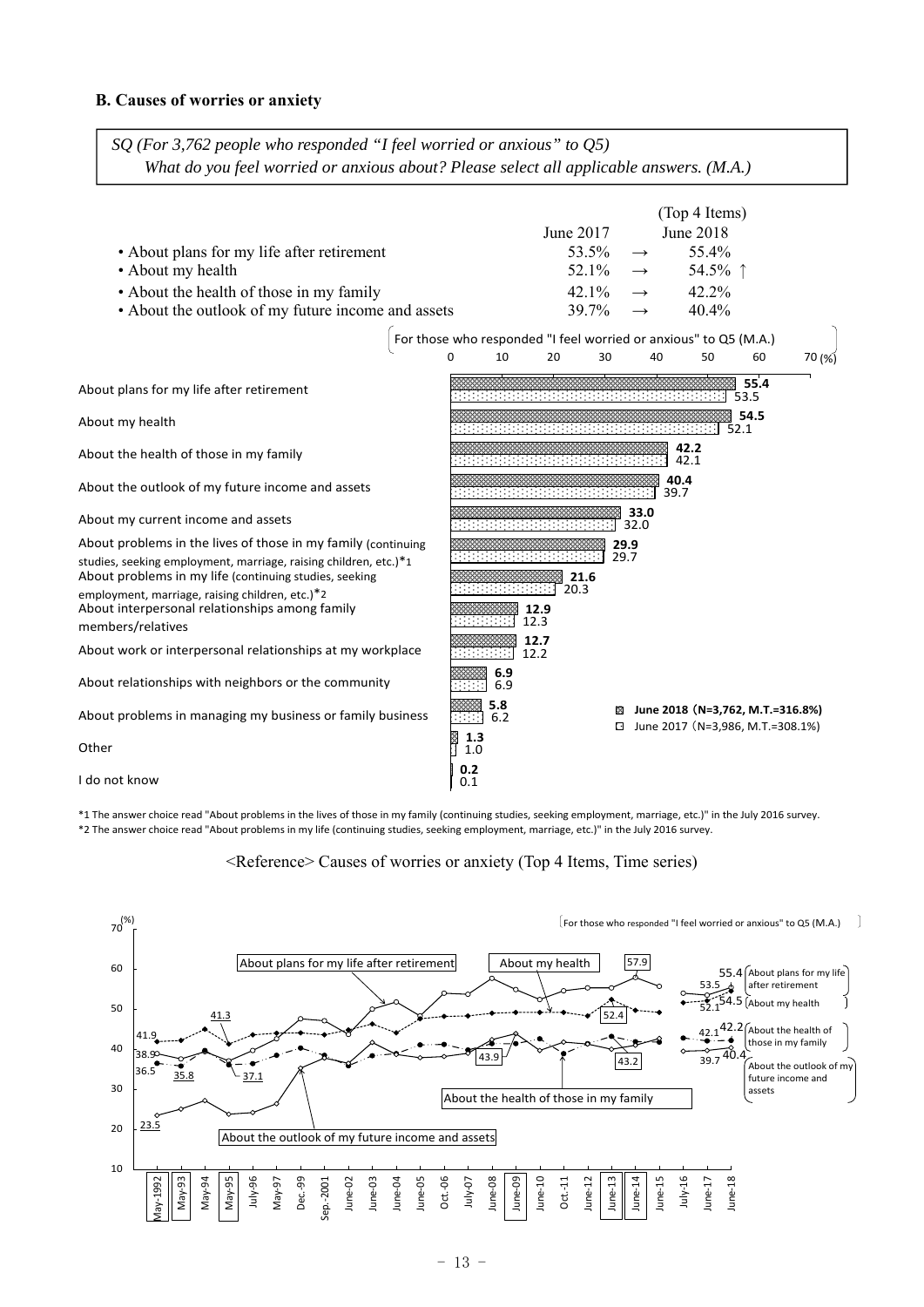#### **(6) Amount of free time**

*Q6 In your everyday life, do you have time to rest and do the things that you like to do, or do you have no time because you are too busy with work, housework, or studies? Please select one answer.* 





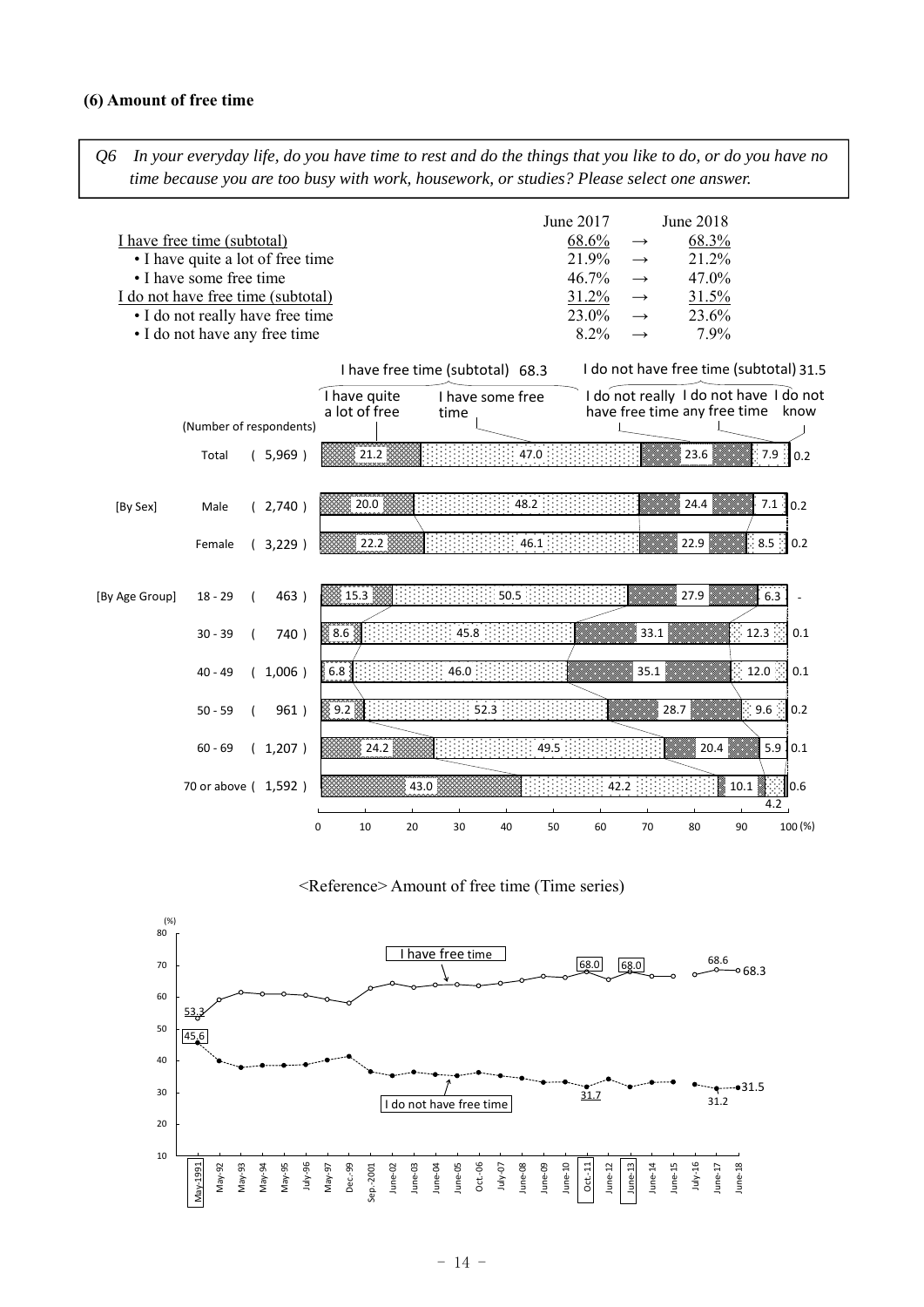### **(7) How to spend free time**

*Q7 Currently, how do you spend your free time? Please select all applicable answers. (M.A.)* 

| • Hobbies and amusements (avocational activities,<br>watching movies/concert/sports, etc.)<br>• Watching TV/DVD, Listening to CDs etc.<br>· Sleep/rest<br>• Family gatherings |            |            |              | June 2017<br>50.2%<br>42.6%<br>37.3%<br>37.3% |              |              | (Top 4 Items)<br><b>June 2018</b><br>49.3%<br>42.5%<br>37.0%<br>36.7%  |        |
|-------------------------------------------------------------------------------------------------------------------------------------------------------------------------------|------------|------------|--------------|-----------------------------------------------|--------------|--------------|------------------------------------------------------------------------|--------|
|                                                                                                                                                                               | 0          | 10         | 20           | 30                                            | 40           | 50           | (Multiple Answers)<br>60                                               | 70 (%) |
| Hobbies and amusements (avocational activities, watching<br>movies/concert/sports, etc.)                                                                                      |            |            |              |                                               |              |              | 49.3<br>50.2                                                           |        |
| Watching TV/DVD, Listening to CDs etc.                                                                                                                                        |            |            |              |                                               |              | 42.5<br>42.6 |                                                                        |        |
| Sleep/rest                                                                                                                                                                    |            |            |              |                                               | 37.0<br>37.3 |              |                                                                        |        |
| Family gatherings                                                                                                                                                             |            |            |              |                                               | 36.7<br>37.3 |              |                                                                        |        |
| Shopping                                                                                                                                                                      |            |            |              | 27.8<br>28.6                                  |              |              |                                                                        |        |
| Sports (physical exercise, various sports that you do yourself<br>rather than watch)                                                                                          |            |            | 22.9         | 23.2                                          |              |              |                                                                        |        |
| Using the Internet and social media<br>(including e-mail and watching videos)                                                                                                 |            |            | 22.1<br>20.4 |                                               |              |              |                                                                        |        |
| Travel                                                                                                                                                                        |            |            | 21.4<br>21.8 |                                               |              |              |                                                                        |        |
| Socializing with friends and boyfriend/girlfriend                                                                                                                             |            |            | 18.6<br>20.4 |                                               |              |              |                                                                        |        |
| Cultural activities, self-development (learning, etc.)                                                                                                                        |            |            | 14.2<br>14.1 |                                               |              |              |                                                                        |        |
| Social participation (PTA, local events, volunteer activities, etc.)                                                                                                          |            | 7.1<br>7.4 |              | 82                                            |              |              | June 2018 (N=5,969, M.T.=302.2%)<br>□ June 2017 (N=6,319, M.T.=305.8%) |        |
| Other                                                                                                                                                                         | 1.9<br>1.7 |            |              |                                               |              |              |                                                                        |        |
| I do not know                                                                                                                                                                 | 0.7<br>0.8 |            |              |                                               |              |              |                                                                        |        |

|     | 18-29 years old                               |      | 30-39 years old                              |      | 40-49 years old                         |      | 50-59 years old                              |      | 60-69 years old                              |      | 70 years old or above                        |      |
|-----|-----------------------------------------------|------|----------------------------------------------|------|-----------------------------------------|------|----------------------------------------------|------|----------------------------------------------|------|----------------------------------------------|------|
| 1st | <b>Hobbies and</b><br>lamusements             | 65.0 | Family<br>gatherings                         | 52.0 | Hobbies and<br>amusements               | 46.2 | Hobbies and<br>amusements                    | 50.3 | Hobbies and<br>amusements                    | 50.8 | Hobbies and<br>amusements                    | 46.3 |
|     | Watching<br>2nd TV/DVD,<br>Listening to CDs   | 44.9 | Hobbies and<br>lamusements                   | 46.2 | Family<br>gatherings                    |      | Watching<br>45.0 TV/DVD,<br>Listening to CDs |      | Watching<br>45.4 TV/DVD,<br>Listening to CDs |      | Watching<br>45.4 TV/DVD,<br>Listening to CDs | 40.6 |
|     | 3rd Sleep/rest                                |      | Watching<br>41.9 TV/DVD,<br>Listening to CDs | 43.4 | Sleep/rest                              | 40.6 | Family<br>gatherings                         |      | 40.9 Sleep/rest                              |      | 33.6 Sleep/rest                              | 32.3 |
|     | Using the<br>4th Internet and<br>social media | 41.7 | Sleep/rest                                   | 41.5 | Watching<br>TV/DVD,<br>Listening to CDs |      | 37.8 Sleep/rest                              | 39.2 | Family<br><b>Igatherings</b>                 | 32.3 | Family<br>gatherings                         | 25.2 |

# How to spend free time by Age group (Top 4 Items)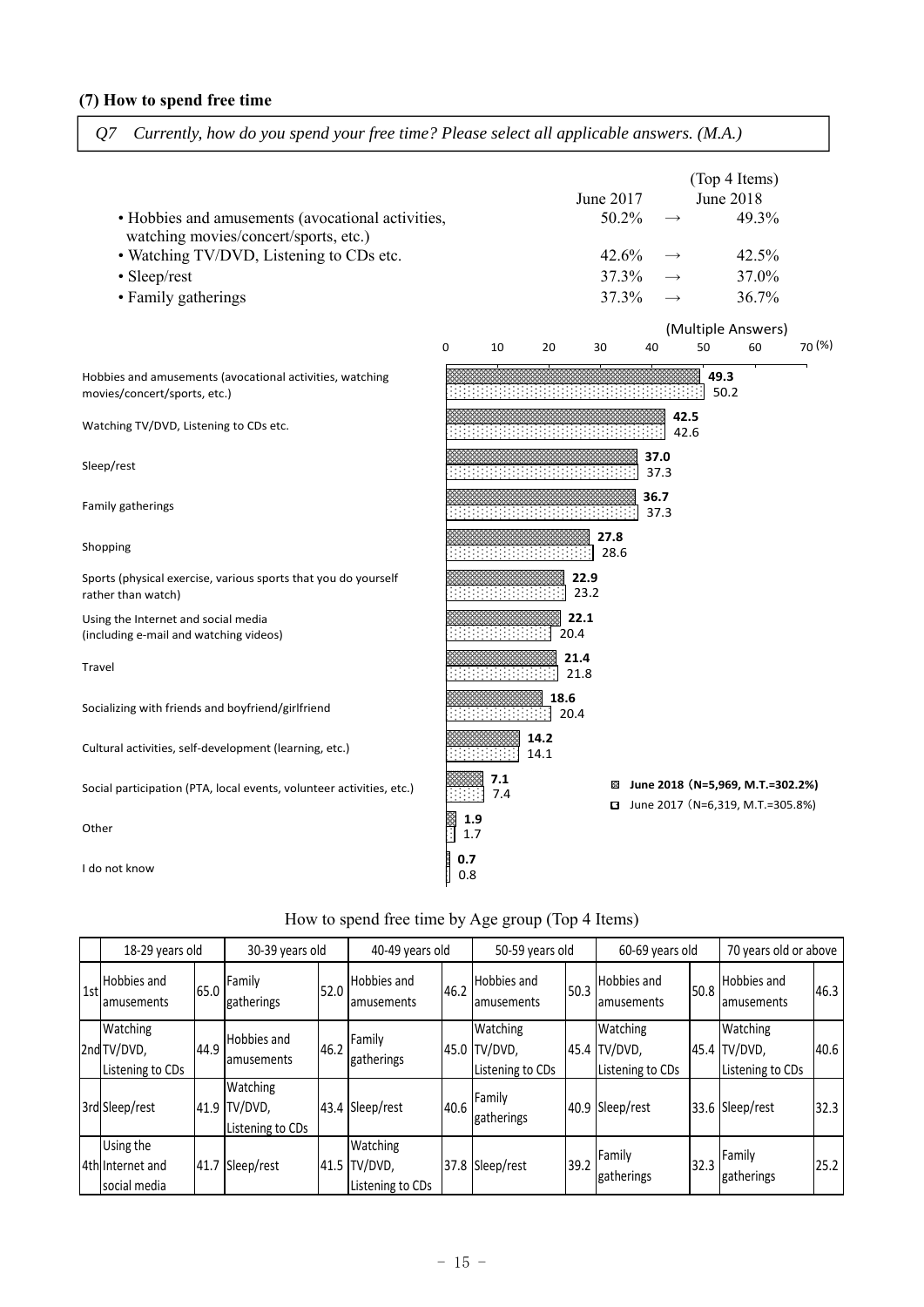### **(8) How to use free time if have more free time**

|  |  |  |  | Q8 If you have more free time, how would you like to use it? Please select all applicable answers. (M.A.) |  |
|--|--|--|--|-----------------------------------------------------------------------------------------------------------|--|
|--|--|--|--|-----------------------------------------------------------------------------------------------------------|--|

|                                                                                            |                      | (Top 4 Items)               |
|--------------------------------------------------------------------------------------------|----------------------|-----------------------------|
|                                                                                            | June 2017            | June 2018                   |
| $\bullet$ Travel                                                                           | $47.0\% \rightarrow$ | 48.0%                       |
| • Hobbies and amusements (avocational activities, watching<br>movies/concert/sports, etc.) |                      | $34.8\% \rightarrow 33.5\%$ |
| $\cdot$ Sleep/rest                                                                         | $17.3\% \rightarrow$ | $18.3\%$                    |
| • Sports (physical exercise, various sports that you do<br>yourself rather than watch)     | $18.7\% \rightarrow$ | $17.4\%$                    |

|                                                                                          |   |              |              |        |              | (Multiple Answers)                                                   |    |            |  |  |
|------------------------------------------------------------------------------------------|---|--------------|--------------|--------|--------------|----------------------------------------------------------------------|----|------------|--|--|
|                                                                                          | 0 | 10           | 20           | 30     | 40           | 50                                                                   | 60 | $70^{(%)}$ |  |  |
| Travel                                                                                   |   |              |              |        |              | 48.0<br>47.0                                                         |    |            |  |  |
| Hobbies and amusements (avocational activities, watching<br>movies/concert/sports, etc.) |   |              |              |        | 33.5<br>34.8 |                                                                      |    |            |  |  |
| Sleep/rest                                                                               |   |              | 18.3<br>17.3 |        |              |                                                                      |    |            |  |  |
| Sports (physical exercise, various sports that you do yourself<br>rather than watch)     |   |              | 17.4<br>18.7 |        |              |                                                                      |    |            |  |  |
| Cultural activities, self-development (learning, etc.)                                   |   |              | 15.1<br>17.8 |        |              |                                                                      |    |            |  |  |
| Family gatherings                                                                        |   |              | 14.1<br>14.6 |        |              |                                                                      |    |            |  |  |
| Shopping                                                                                 |   | 12.0<br>11.0 |              |        |              |                                                                      |    |            |  |  |
| Watching TV/DVD, Listening to CDs etc.                                                   |   | 10.8<br>11.2 |              |        |              |                                                                      |    |            |  |  |
| Socializing with friends and boyfriend/girlfriend                                        |   | 9.5<br>10.1  |              |        |              |                                                                      |    |            |  |  |
| Social participation (PTA, local events, volunteer activities, etc.)                     |   | 7.3<br>7.9   |              |        |              |                                                                      |    |            |  |  |
| Using the Internet and social media<br>(including e-mail and watching videos)            |   | 5.1<br>4.8   |              | ⊠<br>o |              | June 2018 (N=5,969, M.T.=199.7%)<br>June 2017 (N=6,319, M.T.=203.3%) |    |            |  |  |
| Other                                                                                    |   | 2.8<br>2.5   |              |        |              |                                                                      |    |            |  |  |
| I do not know                                                                            |   | 5.8<br>5.4   |              |        |              |                                                                      |    |            |  |  |

|  |  |  |  |  | How to use free time if have more free time by Age group (Top 4 Items) |
|--|--|--|--|--|------------------------------------------------------------------------|
|--|--|--|--|--|------------------------------------------------------------------------|

|     | 18-29 years old                  |      | 30-39 years old           |      | 40-49 years old           |      | 50-59 years old                              |      | 60-69 years old                  |      | 70 years old or above     |      |
|-----|----------------------------------|------|---------------------------|------|---------------------------|------|----------------------------------------------|------|----------------------------------|------|---------------------------|------|
|     | 1st Travel                       | 50.1 | <b>Travel</b>             |      | 53.5 Travel               |      | 55.4 Travel                                  |      | 57.2 Travel                      |      | 51.9 Travel               | 31.7 |
| 2nd | <b>Hobbies and</b><br>amusements | 36.9 | Hobbies and<br>amusements | 37.6 | Hobbies and<br>amusements | 37.3 | Hobbies and<br>amusements                    | 35.2 | <b>Hobbies and</b><br>amusements | 31.2 | Hobbies and<br>amusements | 28.8 |
|     | 3rd Sleep/rest                   | 22.7 | Sleep/rest                |      | 24.1 Sports               | 22.9 | Cultural<br>activities, self-<br>development |      | 19.5 Sports                      |      | 15.5 Sleep/rest           | 14.8 |
|     | 4th Sports                       | 20.1 | Family<br>gatherings      |      | 21.5 Sleep/rest           |      | 21.9 Sports                                  |      | 18.2 Sleep/rest                  |      | 15.3 Sports               | 12.2 |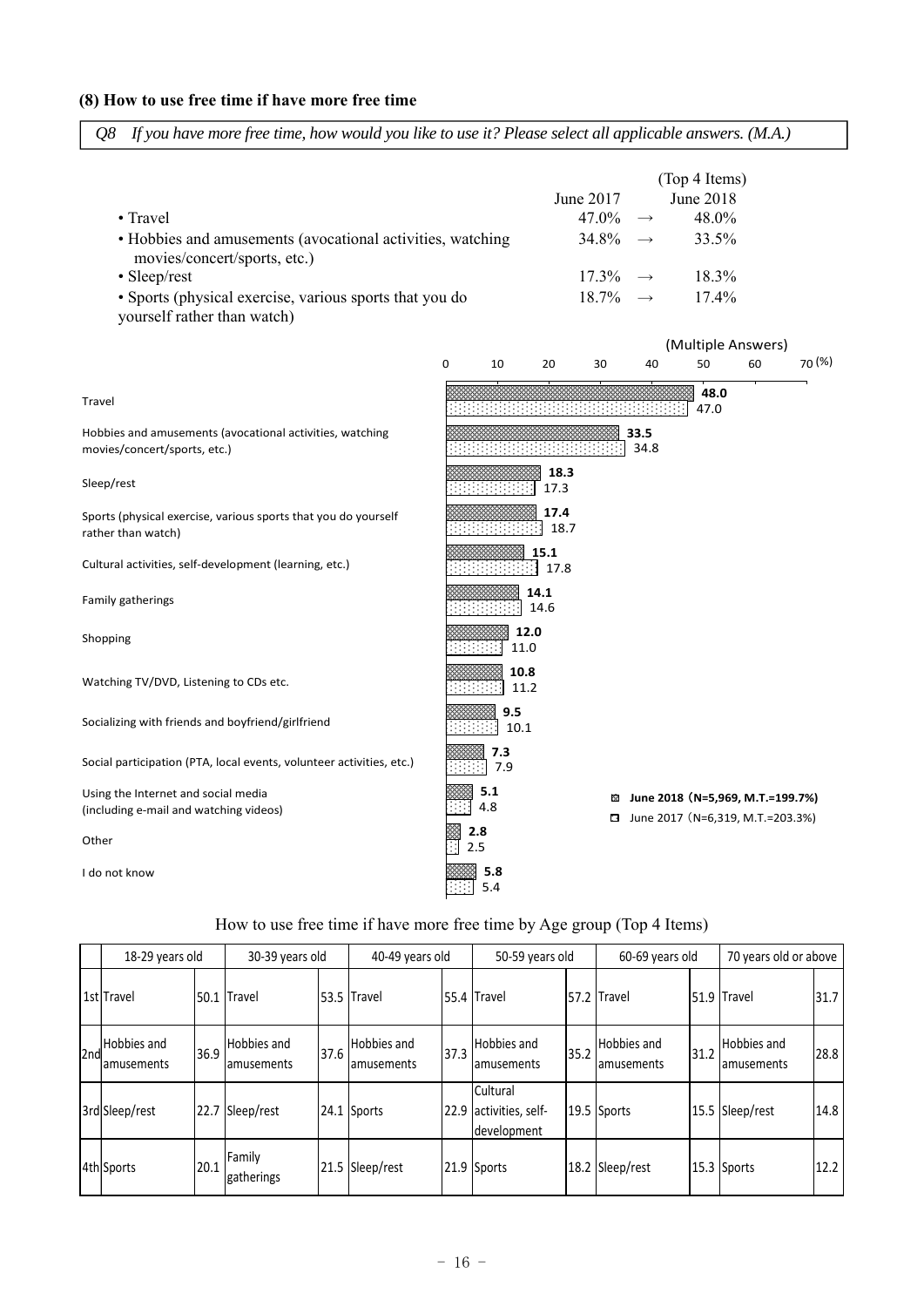### **(9) Standard of living**

*Q9 Compared to the general public, what do you think is the standard of living for your household? Please select one answer.* 

| $\bullet$ High | June $2017$ | June 2018<br>$1.1\% \rightarrow 1.6\% \uparrow$ |
|----------------|-------------|-------------------------------------------------|
| • Upper Middle |             | $14.2\% \rightarrow 13.6\%$                     |
| • Middle       |             | $56.5\% \rightarrow 58.0\%$                     |
| • Lower Middle |             | $21.7\% \rightarrow 21.1\%$                     |
| $\bullet$ Low  |             | $5.0\% \rightarrow 4.2\%$                       |



### <Reference> Standard of living (Time series)

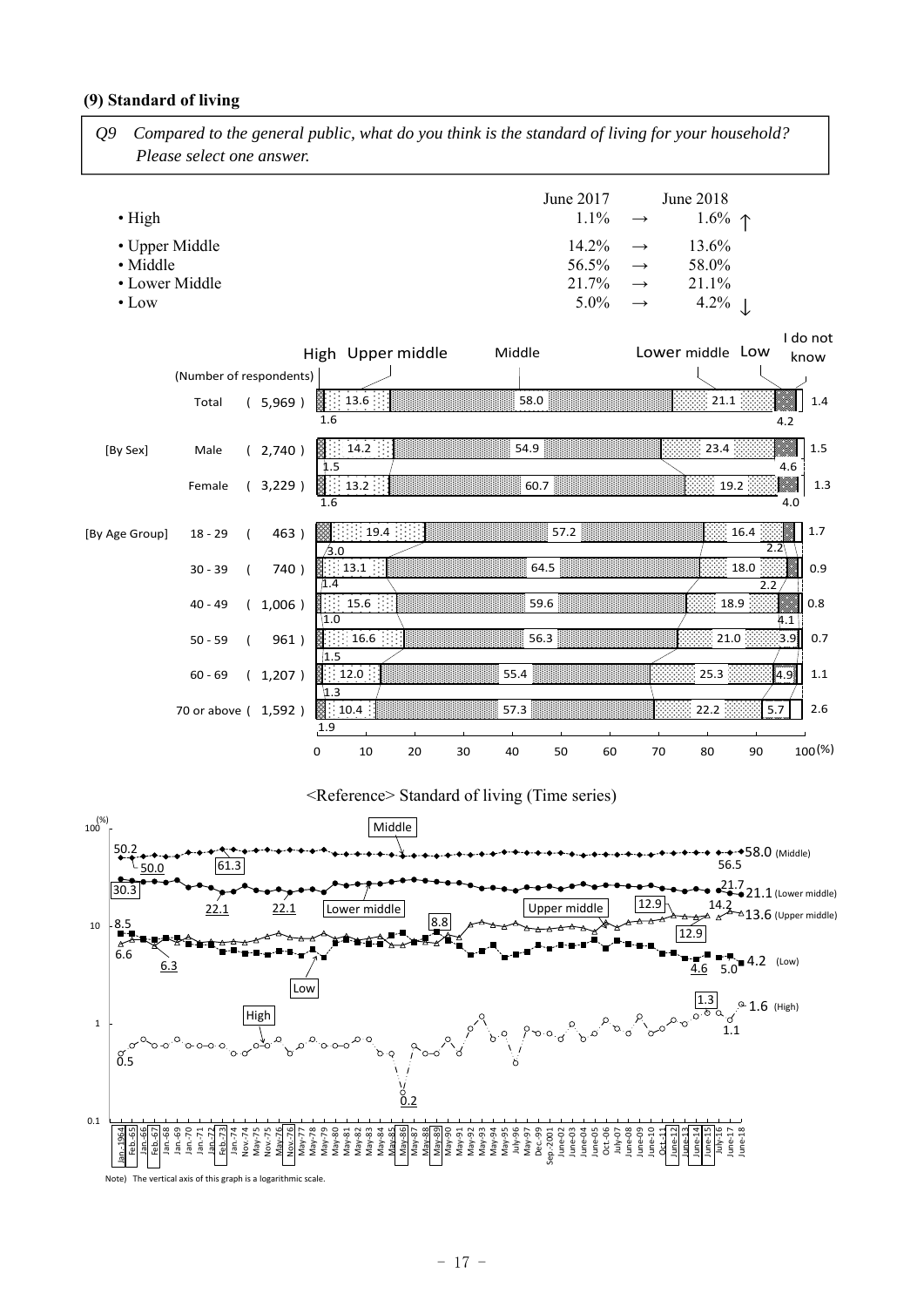### **2. Future Lifestyle**

### **(1) Prospect of future lifestyle**

*Q10 How do you think the lifestyle of your household will change in the future? Please select one answer.* 

| • Improve<br>• Decline | • Remain the same       |                |         |          |          |    |      |      | June 2017<br>$9.4\%$<br>65.2%<br>23.1% |      | $\longrightarrow$<br>$\longrightarrow$<br>$\longrightarrow$ | June 2018<br>9.8%<br>64.4%<br>23.7% |      |                  |         |
|------------------------|-------------------------|----------------|---------|----------|----------|----|------|------|----------------------------------------|------|-------------------------------------------------------------|-------------------------------------|------|------------------|---------|
|                        |                         |                |         | Improve  |          |    |      |      | Remain the same                        |      |                                                             | Decline                             |      | I do not<br>know |         |
|                        | (Number of respondents) |                |         |          |          |    |      |      |                                        |      |                                                             |                                     |      |                  |         |
|                        | Total                   |                | (5,969) | \$9.8    |          |    |      | 64.4 |                                        |      |                                                             |                                     | 23.7 |                  | 2.1     |
| [By Sex]               | Male                    |                | (2,740) | ▒ 9.6 ▒  |          |    |      | 63.2 |                                        |      |                                                             |                                     | 25.1 |                  | 2.0     |
|                        | Female                  |                | (3,229) | 2 10.0   |          |    |      | 65.3 |                                        |      |                                                             |                                     | 22.5 |                  | 2.2     |
| [By Age Group]         | $18 - 29$               | $\left($       | 463)    |          | $26.1\%$ |    |      |      |                                        | 64.1 |                                                             |                                     |      | 17.3             | $2.4$   |
|                        | $30 - 39$               | $\left($       | 740)    |          | ੈ 22.2 ⊗ |    |      |      | 67.4                                   |      |                                                             |                                     |      | 8.9              | $1.5\,$ |
|                        | $40 - 49$               |                | (1,006) | ▒ 13.2 ▒ |          |    |      |      | 67.7:                                  |      |                                                             |                                     | 17.8 |                  | 1.3     |
|                        | $50 - 59$               | $\overline{ }$ | 961)    | ▒ 9.1 ▒  |          |    |      | 62.7 |                                        |      |                                                             |                                     | 26.7 |                  | 1.5     |
|                        | $60 - 69$               |                | (1,207) | 4.0      |          |    | 59.6 |      |                                        |      |                                                             | 34.5                                |      |                  | 1.9     |
|                        | 70 or above (1,592)     |                |         | 2.1      |          |    | 65.5 |      |                                        |      |                                                             | 29.0                                |      |                  | 3.5     |
|                        |                         |                |         | 0        | 10       | 20 | 30   | 40   | 50                                     | 60   | 70                                                          | 80                                  | 90   |                  | 100 (%) |

<Reference> Prospect of future lifestyle (Time series)

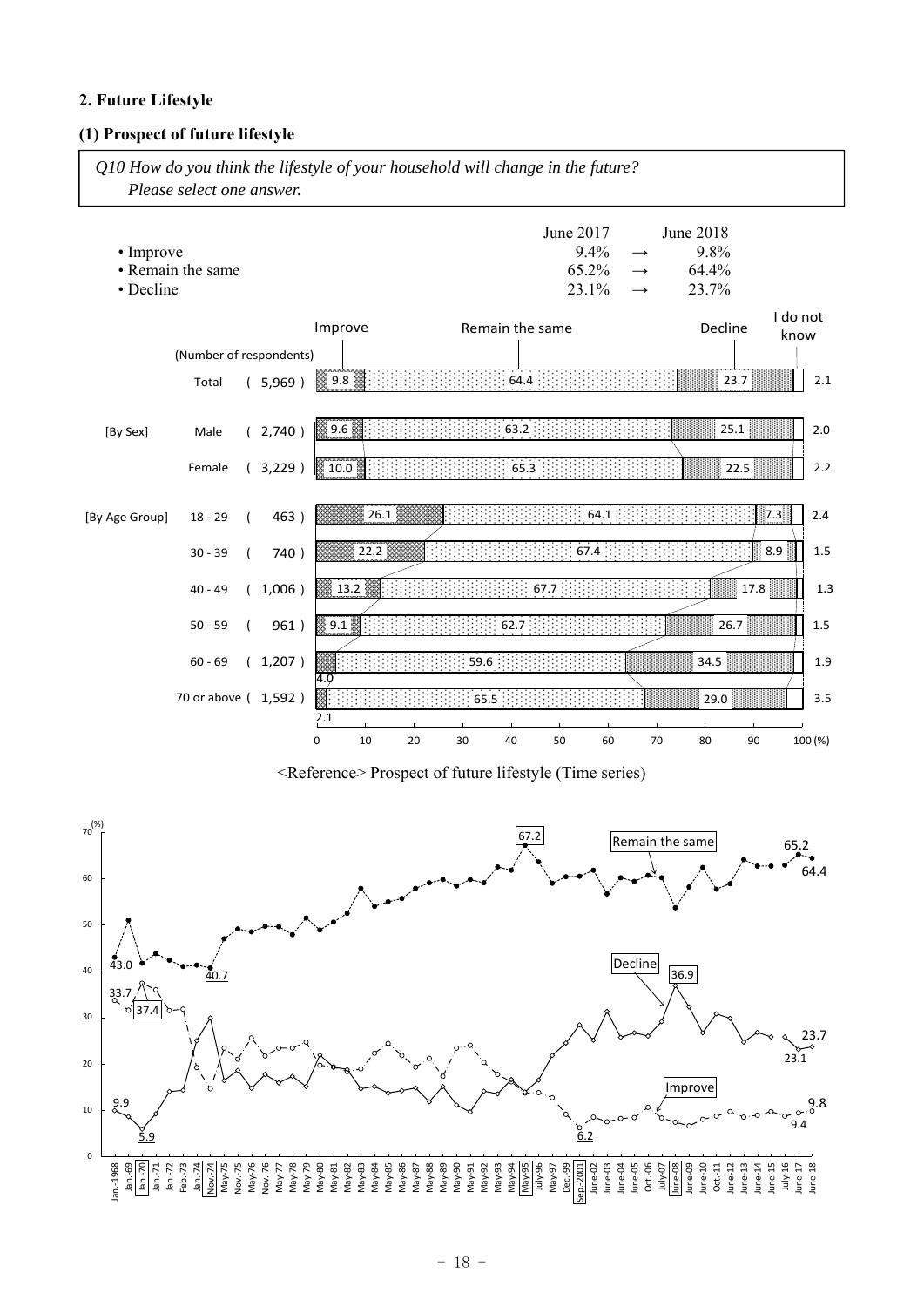### **(2) Points of emphasis in one's future lifestyle**

*Q11 Which aspects of your life would you like to put particular effort into from now on? Please select all applicable answers. (M.A.)*



<Reference> Points of emphasis in one's future lifestyle (Top 4 Items, Time series)

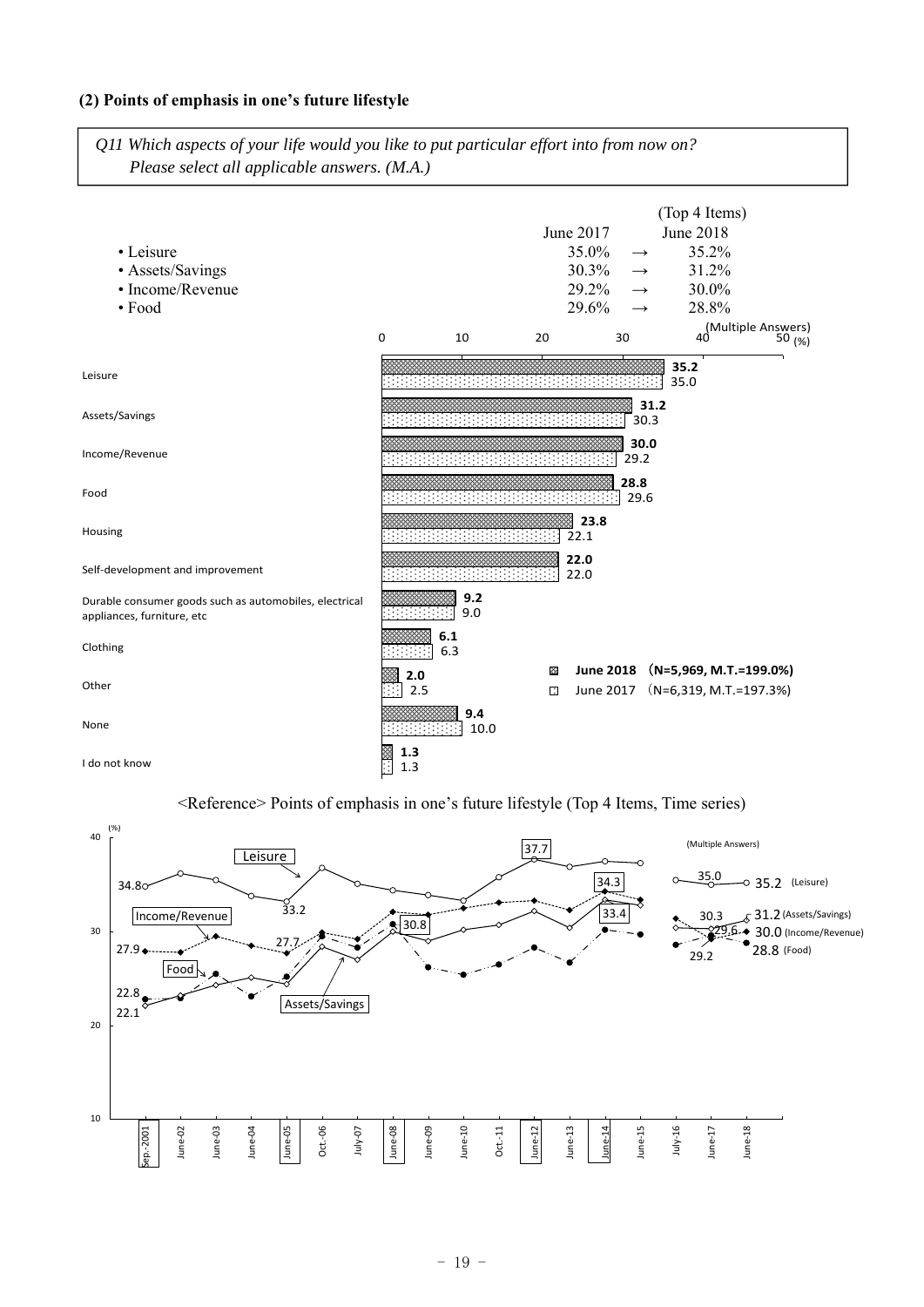#### **(3) Preference for material wealth or spiritual wealth**

(Number of respondents) Total ( 5,969 ) [By Sex] Male ( 2,740 ) Female ( 3,229 ) [By Age Group] 18 ‐ 29 ( 463 ) 30 ‐ 39 ( 740 ) 40 ‐ 49 ( 1,006 ) 50 ‐ 59 ( 961 ) 60 ‐ 69 ( 1,207 ) 70 or above ( 1,592 ) 61.4 7.1 30.2 1.3 0 10 20 30 40 50 60 70 80 90 100(%) 58.9 63.6 6.6 7.4  $33.5<sup>3</sup>$ 27.5 0.9 1.5 53.1 54.7 57.7  $62.1$ 67.8 64.1 3.7 4.9 5.1 7.6 7.0 10.1 42.3 39.9 36.6 30.0 24.5 22.7 0.9 0.5 0.7 0.3 0.7 3.1 Neither Since I have attained a degree of material wealth, I would like to focus on spiritual wealth and a relaxed lifestyle from now on I would still like to continue placing the focus on attaining material wealth in m life I do not know *is closer to yours?* June 2017 June 2018 • Since I have attained a degree of material wealth, I would like to focus on spiritual wealth and a relaxed lifestyle from now on.  $62.6\% \rightarrow 61.4\%$ • I would still like to continue placing the focus on attaining material wealth in my life.  $29.2\% \rightarrow 30.2\%$ 

*Q12 With regard to material and spiritual wealth in your future lifestyle, which of the following two attitudes* 

<Reference> Preference for material wealth or spiritual wealth (Time series)

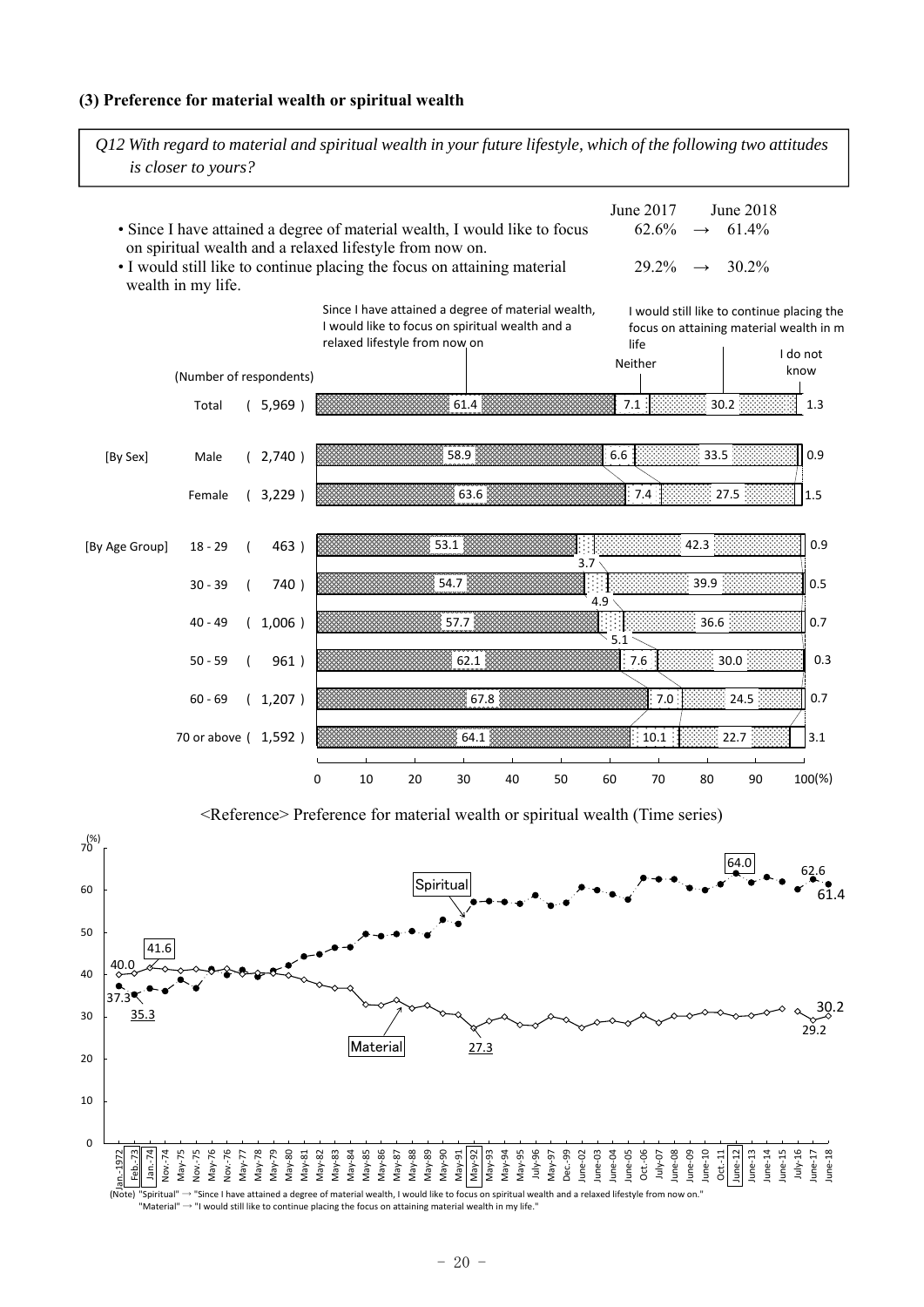### **(4) Preparing for the future or enriching one's every life**

*Q13 Regarding your future lifestyle, would you like to put effort into preparing for your future, such as through savings and investments, or would you like to put effort into enriching your everyday life and enjoying it?*

|                                                                  | June 2017                   | June 2018 |
|------------------------------------------------------------------|-----------------------------|-----------|
| • Prepare for my future, such as through savings and investments | $32.7\% \rightarrow 32.5\%$ |           |
| • Enrich my everyday life and enjoy it                           | $59.6\% \rightarrow 60.1\%$ |           |



<Reference> Preparing for the future or enriching one's everyday life (Time series)

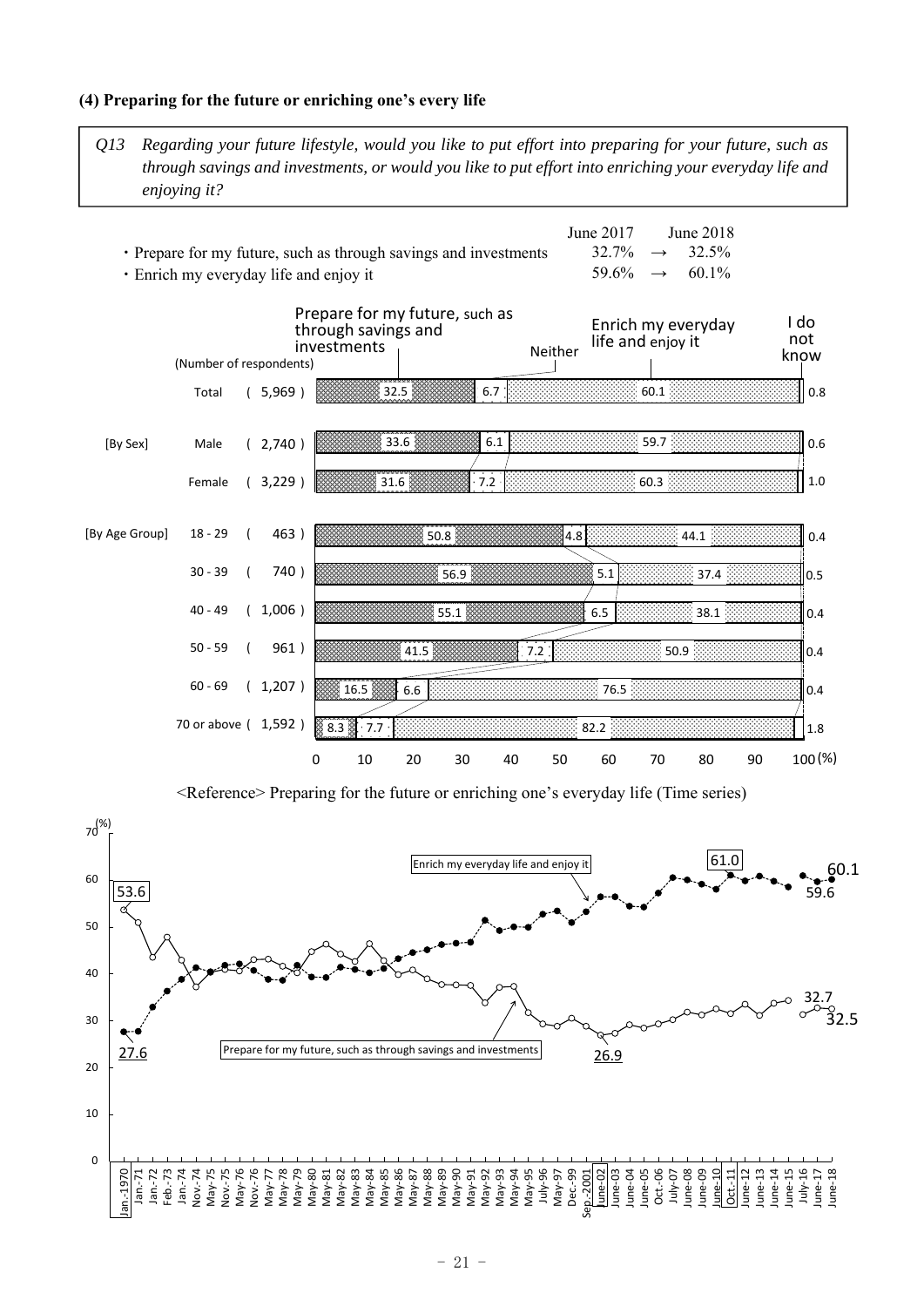### **3. Way of Life, Attitudes**

### **(1) Roles of "home"**



*Q14 What does "home" mean to you? Please select all applicable answers. (M.A.)*



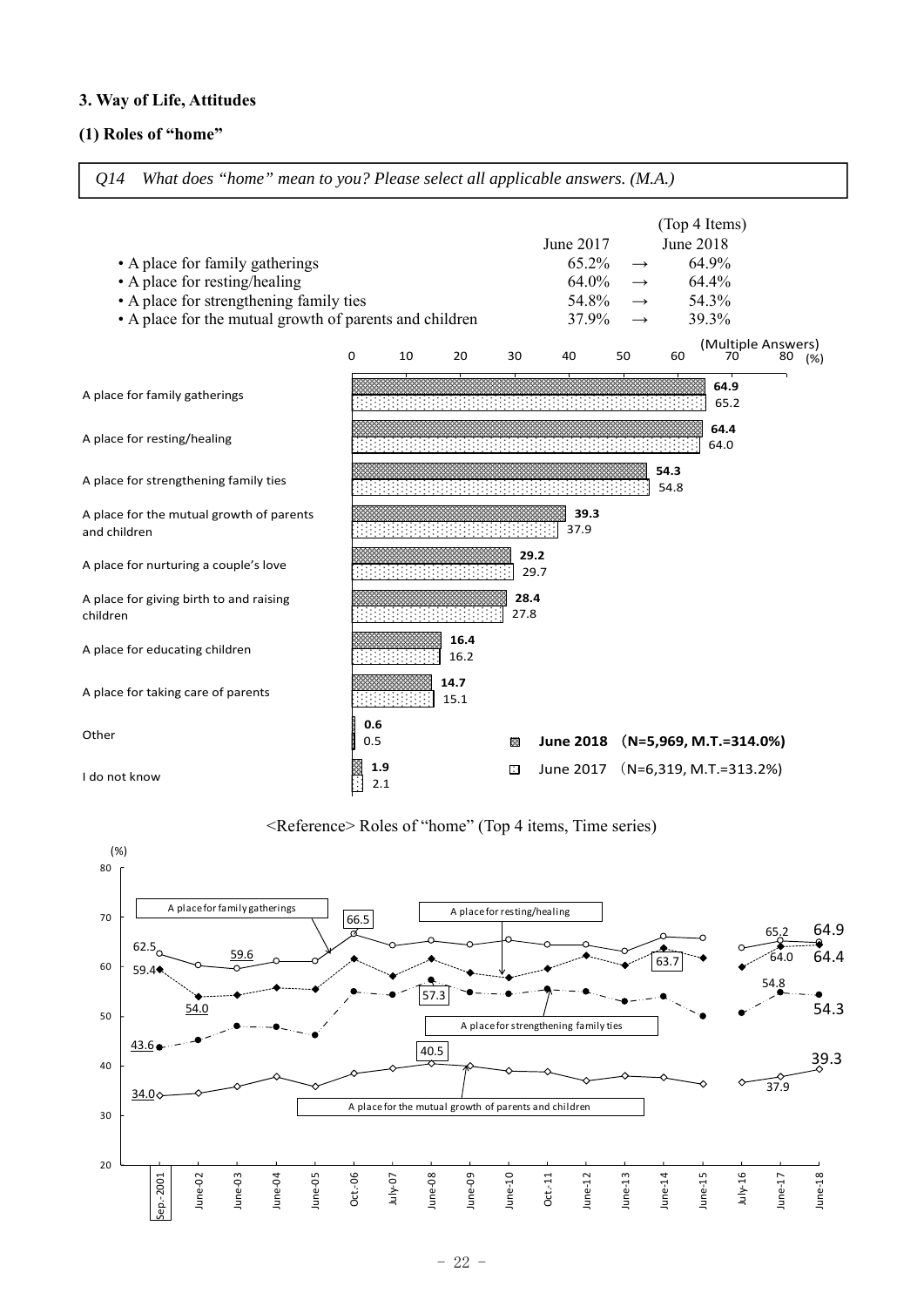### **(2) Objective for working**

*Q15 What are your objectives for working? Please select one answer that is closest to your attitude.*



<Reference> Objectives for working (Time series)

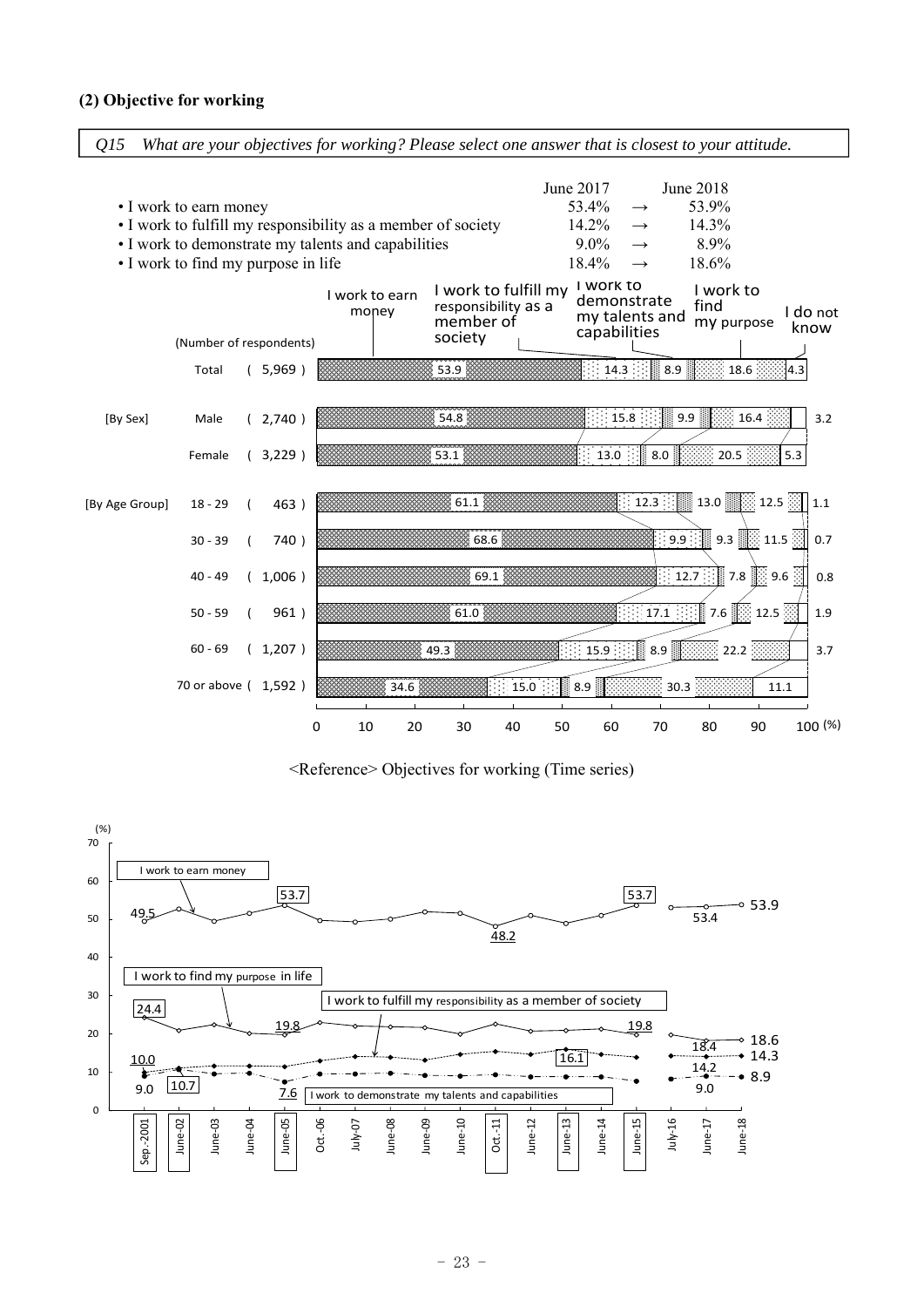### **(3) Ideal jobs**

*Q16 There are various types of jobs in the world. What kind of job is ideal for you? Please select all applicable answers. (M.A.)*

|                                                                           |                      | (Top 4 Items) |                             |  |  |  |
|---------------------------------------------------------------------------|----------------------|---------------|-----------------------------|--|--|--|
|                                                                           | June 2017            |               | June 2018                   |  |  |  |
| • A job that provides stable income                                       |                      |               | $59.7\% \rightarrow 59.2\%$ |  |  |  |
| • A job that I enjoy working                                              |                      |               | $60.1\% \rightarrow 57.8\%$ |  |  |  |
| • A job that balanced with private life                                   | $\times$             |               | $44.4\%$                    |  |  |  |
| • A job that allows me to apply my specialized knowledge and capabilities | $41.0\% \rightarrow$ |               | $38.0\%$                    |  |  |  |

|                                                                            |                   | (Multiple Answers) |              |              |                  |      |              |                          |
|----------------------------------------------------------------------------|-------------------|--------------------|--------------|--------------|------------------|------|--------------|--------------------------|
|                                                                            | 0                 | 10                 | 20           | 30           | 40               | 50   | 60           | 70<br>(%)                |
| A job that provides stable income                                          |                   |                    |              |              |                  |      | 59.2<br>59.7 |                          |
| A job that I enjoy working                                                 |                   |                    |              |              |                  |      | 57.8<br>60.1 |                          |
| A job that balanced with private life                                      | Х                 |                    |              |              |                  | 44.4 |              |                          |
| A job that allows me to apply my specialized<br>knowledge and capabilities |                   |                    |              |              | 38.0<br>41.0     |      |              |                          |
| A job where I do not have to worry about<br>damaging my health             |                   |                    |              |              | 31.7<br>32.6     |      |              |                          |
| A job where I can be serve and be useful to<br>society                     |                   |                    |              | 28.4<br>29.2 |                  |      |              |                          |
| A job that I do not have to worry about losing                             |                   |                    |              | 22.9<br>23.9 |                  |      |              |                          |
| A job that commands a high income                                          |                   |                    | 19.2<br>17.7 |              |                  |      |              |                          |
| Other                                                                      | 0.2               |                    |              | ⊗            | <b>June 2018</b> |      |              | $(N=5,969, M.T.=304.6%)$ |
| I do not know                                                              | 0.3<br>2.7<br>2.6 |                    |              | ⊡            | June 2017        |      |              | $(N=6,319, M.T.=267.0%)$ |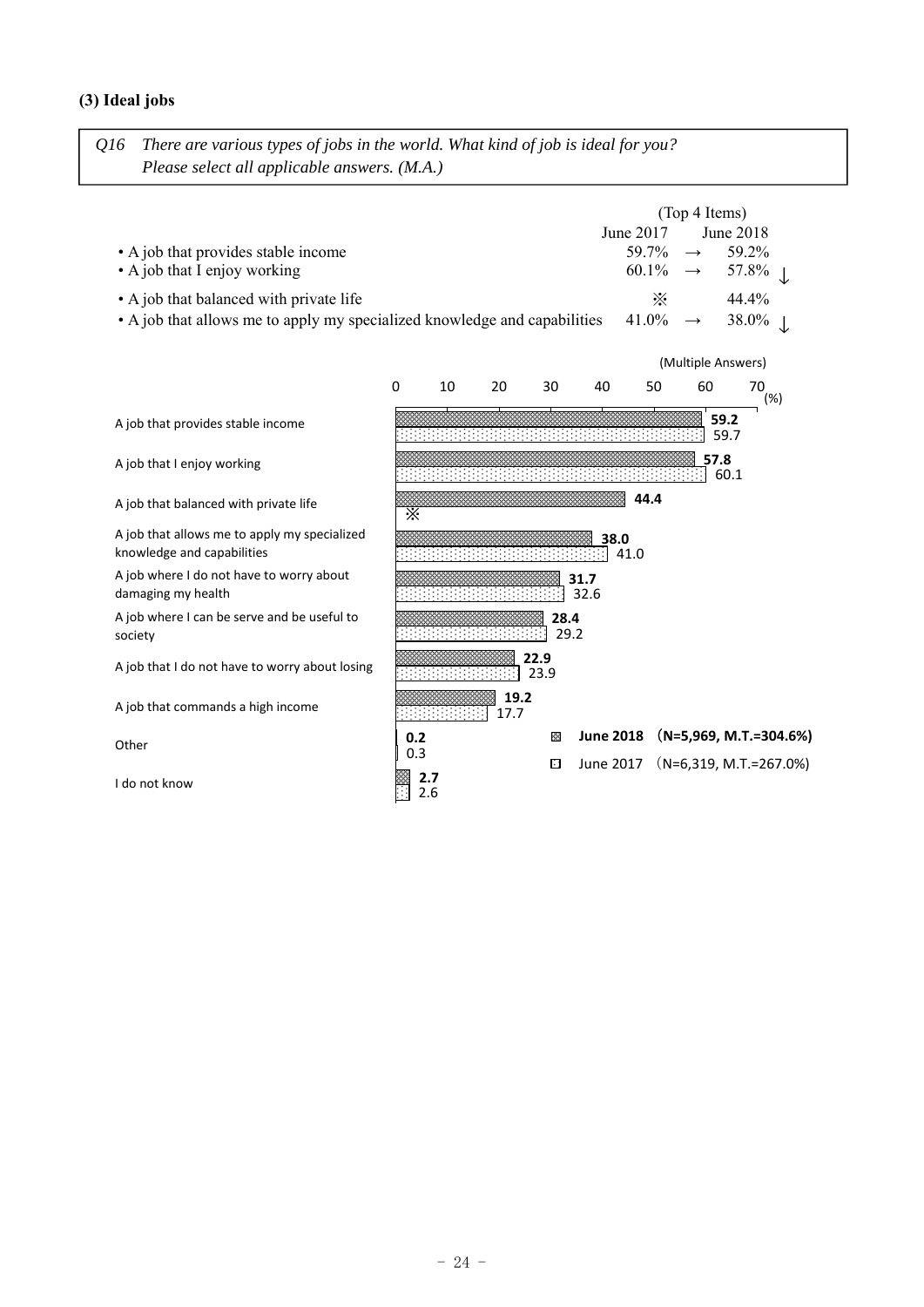### **(4) Attitude towards income and free time**

*Q17 With regard to your income and free time, would you like to increase the amount of free time you have, or would you like to increase your income?*

| • Increase the amount of free time<br>• Increase my income<br>$\bullet$ Neither | June 2017 |  | June 2018<br>$35.8\% \rightarrow 34.4\%$<br>$46.3\% \rightarrow 47.0\%$<br>$16.7\% \rightarrow 17.2\%$ |
|---------------------------------------------------------------------------------|-----------|--|--------------------------------------------------------------------------------------------------------|
|---------------------------------------------------------------------------------|-----------|--|--------------------------------------------------------------------------------------------------------|



<Reference> Attitude towards income and free time (Time series)



<sup>1</sup> The answer choice read "increase my income even if the amount of free time remain the same" until December 1999 survey.

<sup>2</sup> The answer choice read "increase the amount of free time even if my income time remain the same" until December 1999 survey.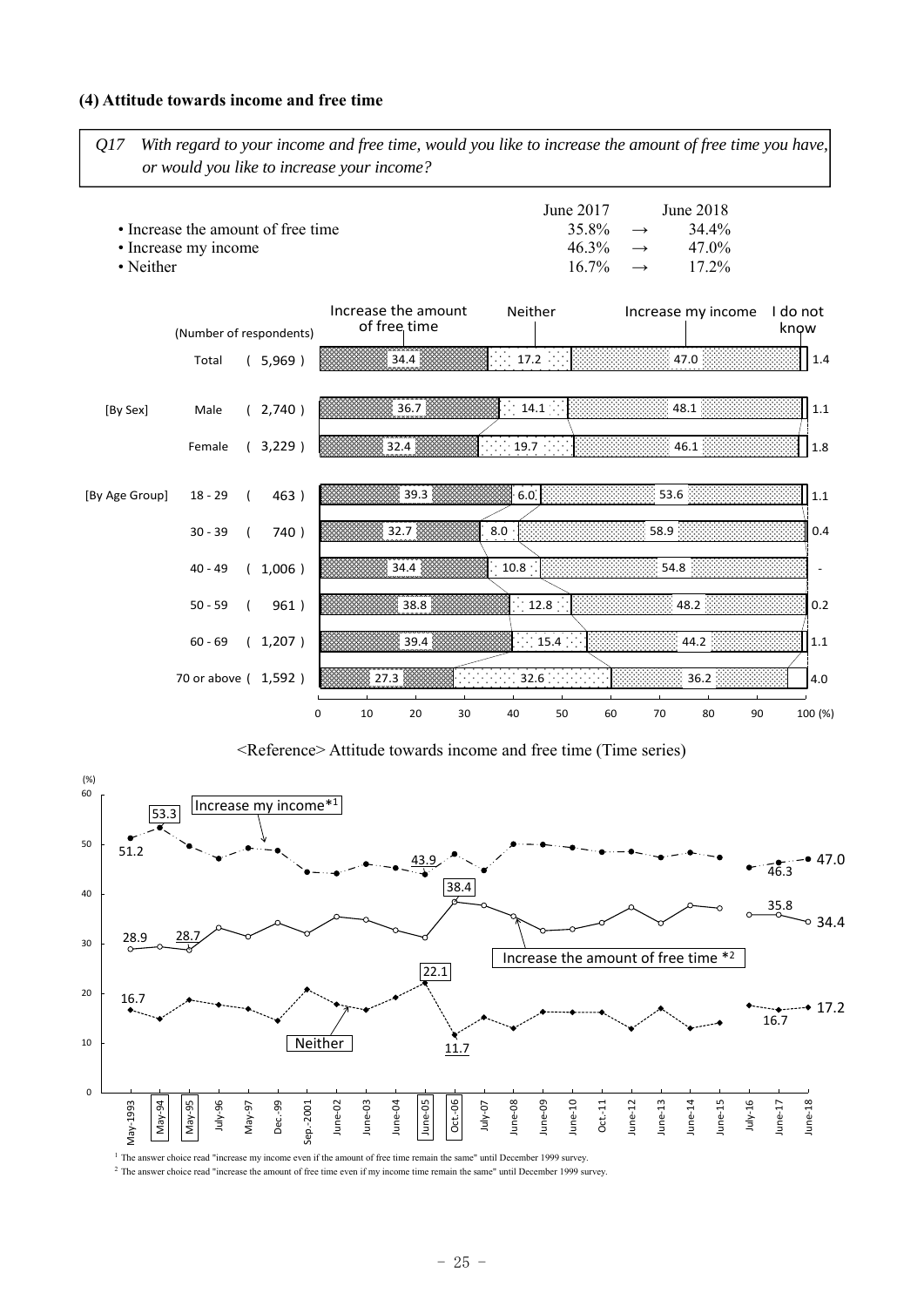### **4. Requests to the Government**

*Q18 Which aspects do you think the government should put more effort into? Please select all applicable answers. (M.A.)*

|                                                                     | (Top 3 Items) |                             |  |  |  |  |
|---------------------------------------------------------------------|---------------|-----------------------------|--|--|--|--|
|                                                                     | June 2017     | June 2018                   |  |  |  |  |
| • Development of social security such as healthcare, pensions, etc. |               | $65.1\% \rightarrow 64.6\%$ |  |  |  |  |
| • Measures to counter aging society                                 |               | $51.1\% \rightarrow 52.4\%$ |  |  |  |  |
| • Economic measures                                                 |               | $51.1\% \rightarrow 50.6\%$ |  |  |  |  |

|     |                      |      |                      |                      | <u>Requests to the government by Age Choup 1100 3 Renni</u> |                      |                   |                      |                  |                      |                       |      |
|-----|----------------------|------|----------------------|----------------------|-------------------------------------------------------------|----------------------|-------------------|----------------------|------------------|----------------------|-----------------------|------|
|     | 18-29 years old      |      | 30-39 years old      |                      |                                                             | 40-49 years old      |                   | 50-59 years old      |                  | 60-69 years old      | 70 years old or above |      |
|     |                      |      |                      |                      | Development of                                              |                      | Development of    |                      | Development of   |                      | Development of        |      |
| 1st | Economic             | 55.3 | Economic             | social security such | 64.7                                                        | social security such | 67.0              | social security such | 70.3             | social security such | 63.8                  |      |
|     | measures             |      | <b>Imeasures</b>     | 62.4                 | as healthcare,                                              |                      | as healthcare,    |                      | as healthcare,   |                      | as healthcare,        |      |
|     |                      |      |                      |                      | pensions, etc.                                              |                      | pensions, etc.    |                      | pensions, etc.   |                      | pensions, etc.        |      |
|     | Development of       |      | Development of       |                      |                                                             |                      | Measures to       |                      | Measures to      |                      | Measures to           |      |
| 2nd | social security such | 51.8 | social security such | 61.9                 | Economic                                                    | 57.1                 | counter aging     | 57.3                 | counter aging    |                      | 56.3 counter aging    | 54.0 |
|     | as healthcare,       |      | las healthcare,      |                      | measures                                                    |                      |                   |                      |                  |                      |                       |      |
|     | pensions, etc.       |      | pensions, etc.       |                      |                                                             |                      | society           |                      | society          |                      | society               |      |
|     | Dealing with         |      | Measures to          |                      | Measures to                                                 |                      |                   |                      |                  |                      |                       |      |
|     | 3rd employment/      |      | 48.8 counter aging   | 46.5                 | counter aging                                               | 49.0                 | <b>IEconomic</b>  | 57.2                 | Economic         | 48.1                 | <b>Economic</b>       | 37.6 |
|     | labor issues         |      | society              |                      | society                                                     |                      | <b>I</b> measures |                      | <b>Imeasures</b> |                      | <b>I</b> measures     |      |

Requests to the government by  $\Lambda$  ge Group (Top 3 item)

<Reference> Requests to the government (Top 3item, Time Series)

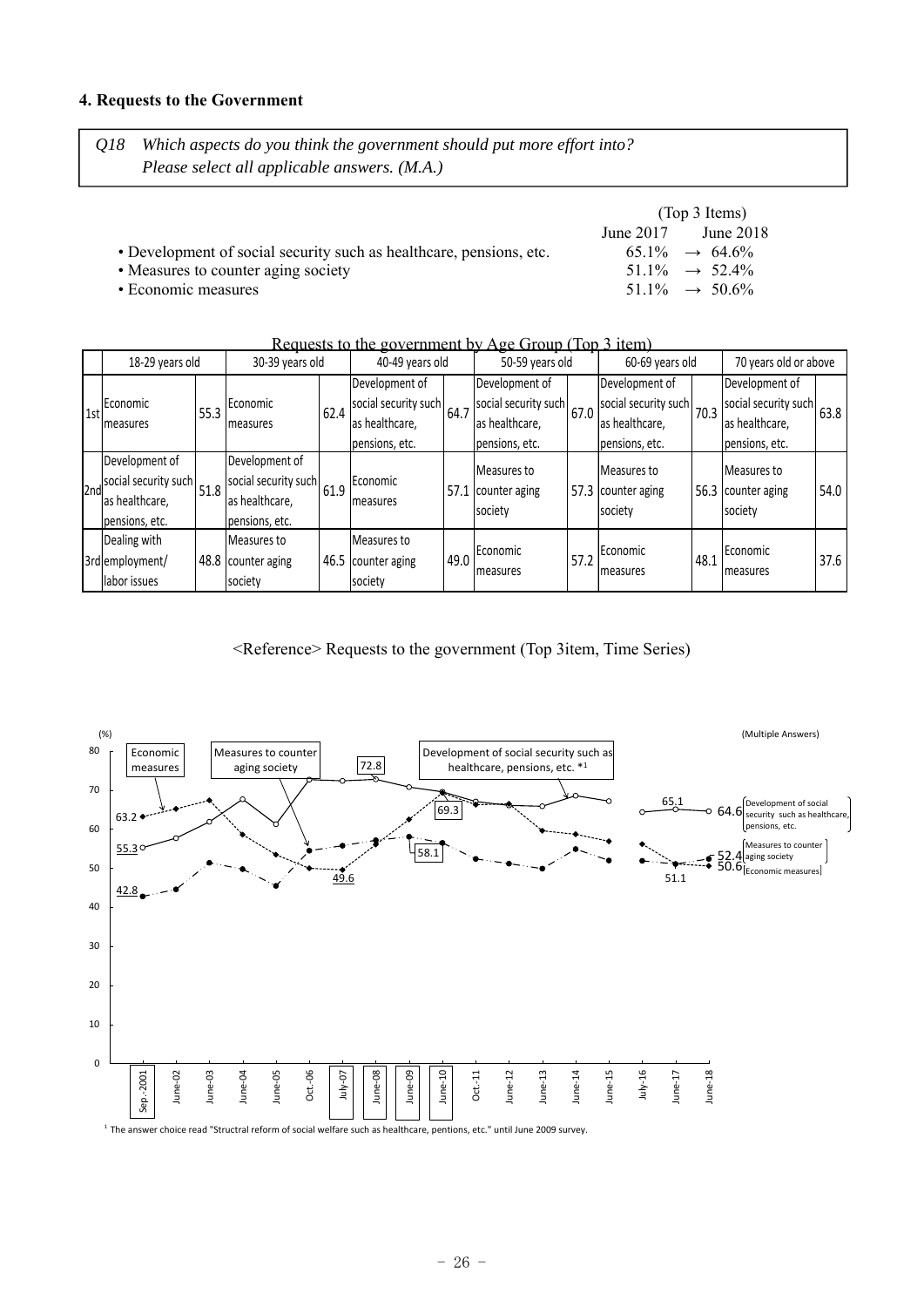### Requests to the government

|                                                                                             |              |                      |                    |              |                                  |    |                        |    | (Multiple Answers) |                |
|---------------------------------------------------------------------------------------------|--------------|----------------------|--------------------|--------------|----------------------------------|----|------------------------|----|--------------------|----------------|
|                                                                                             | 0            | 10                   | 20                 | 30           | 40                               | 50 |                        | 60 | 70                 | $^{(96)}_{80}$ |
| Development of social security such as healthcare,<br>pensions, etc.                        |              |                      |                    |              |                                  |    |                        |    | 64.6<br>65.1       |                |
| Measures to counter aging society                                                           |              |                      |                    |              |                                  |    | 52.4<br>51.1           |    |                    |                |
| Economic measures                                                                           |              |                      |                    |              |                                  |    | 50.6<br>51.1           |    |                    |                |
| Dealing with employment/labor issues                                                        |              |                      |                    |              | 36.7<br>37.3                     |    |                        |    |                    |                |
| Measures to counter declining birthrate                                                     |              |                      |                    |              | 36.3<br>35.1                     |    |                        |    |                    |                |
| Price measures                                                                              |              |                      |                    |              | 34.3<br>32.6                     |    |                        |    |                    |                |
| Defense/Security                                                                            |              |                      | ,,,,,,,,,,,,,,,,,, |              | 32.8<br>36.2                     |    |                        |    |                    |                |
| Tax reform                                                                                  |              |                      |                    | 28.0         | 31.6                             |    |                        |    |                    |                |
| Diplomacy/International cooperation                                                         |              |                      |                    | 27.5         | 30.3                             |    |                        |    |                    |                |
| Disaster prevention                                                                         |              |                      |                    | 28.3<br>25.9 |                                  |    |                        |    |                    |                |
| Promotion of education/Development of youth                                                 |              |                      |                    | 27.5<br>27.0 |                                  |    |                        |    |                    |                |
| Public order                                                                                |              | ,,,,,,,,,,,,,,,,,,,, |                    | 26.6<br>26.7 |                                  |    |                        |    |                    |                |
| Protection of natural environment/Conservation of Earth's<br>environment/Pollution measures |              |                      |                    | 25.5<br>25.8 |                                  |    |                        |    |                    |                |
| Resource/Energy measures                                                                    |              |                      |                    | 24.8<br>23.3 |                                  |    |                        |    |                    |                |
| Reconstruction in the aftermath of the Great East Japan<br>Earthquake                       |              |                      | 22.8               | 24.1         |                                  |    |                        |    |                    |                |
| Promotion of fiscal consolidation                                                           |              |                      | 21.8<br>19.0       |              |                                  |    |                        |    |                    |                |
| Dealing with the accident at TEPCO Fukushima Daiichi<br><b>Nuclear Power Station</b>        |              |                      | 21.6               | 24.0         |                                  |    |                        |    |                    |                |
| Administrative reform                                                                       |              |                      | 20.9<br>18.6       |              |                                  |    |                        |    |                    |                |
| Revitalization of local communities                                                         |              |                      | 20.4<br>21.2       |              |                                  |    |                        |    |                    |                |
| Development of housing/public facilities/public transport                                   |              |                      | 19.7<br>11.1       |              |                                  |    |                        |    |                    |                |
| Dealing with consumer problems                                                              |              | 333<br>2222222       | 15.4<br>14.4       |              |                                  |    |                        |    |                    |                |
| Traffic safety measures                                                                     |              |                      | 14.9<br>13.1       |              |                                  |    |                        |    |                    |                |
| <b>Measures for SMEs</b>                                                                    |              |                      | 12.9<br>13.7       |              |                                  |    |                        |    |                    |                |
| Promotion of decentralization of power                                                      |              |                      | 12.2<br>12.0       |              |                                  |    |                        |    |                    |                |
| Suicide prevention measures                                                                 |              | 10.4                 | 11.6               |              |                                  |    |                        |    |                    |                |
| Promotion of culture/sports                                                                 |              | 11.3<br>11.2         |                    |              |                                  |    |                        |    |                    |                |
| Promotion of science and technology                                                         |              | 11.3<br>10.9         |                    |              |                                  |    |                        |    |                    |                |
| Measures for agriculture, forestry, and fisheries                                           |              | 10.5<br>11.0         |                    |              |                                  |    |                        |    |                    |                |
| Promotion of gender equality                                                                |              | 10.0<br>9.3          |                    |              |                                  |    |                        |    |                    |                |
| Deregulation/Development of new industries                                                  |              | 8.6<br>9.2           |                    |              |                                  |    |                        |    |                    |                |
| Promotion of civic action                                                                   |              | 8.1<br>7.4           |                    |              |                                  |    |                        |    |                    |                |
| Other                                                                                       | $1.2$<br>1.3 |                      |                    | ⊗            | <b>June 2018</b>                 |    | (N=5,969, M.T.=761.0%) |    |                    |                |
| None/I do not know                                                                          |              | $3.4$<br>$3.6$       |                    | ⊡            | June 2017 (N=6,319, M.T.=744.8%) |    |                        |    |                    |                |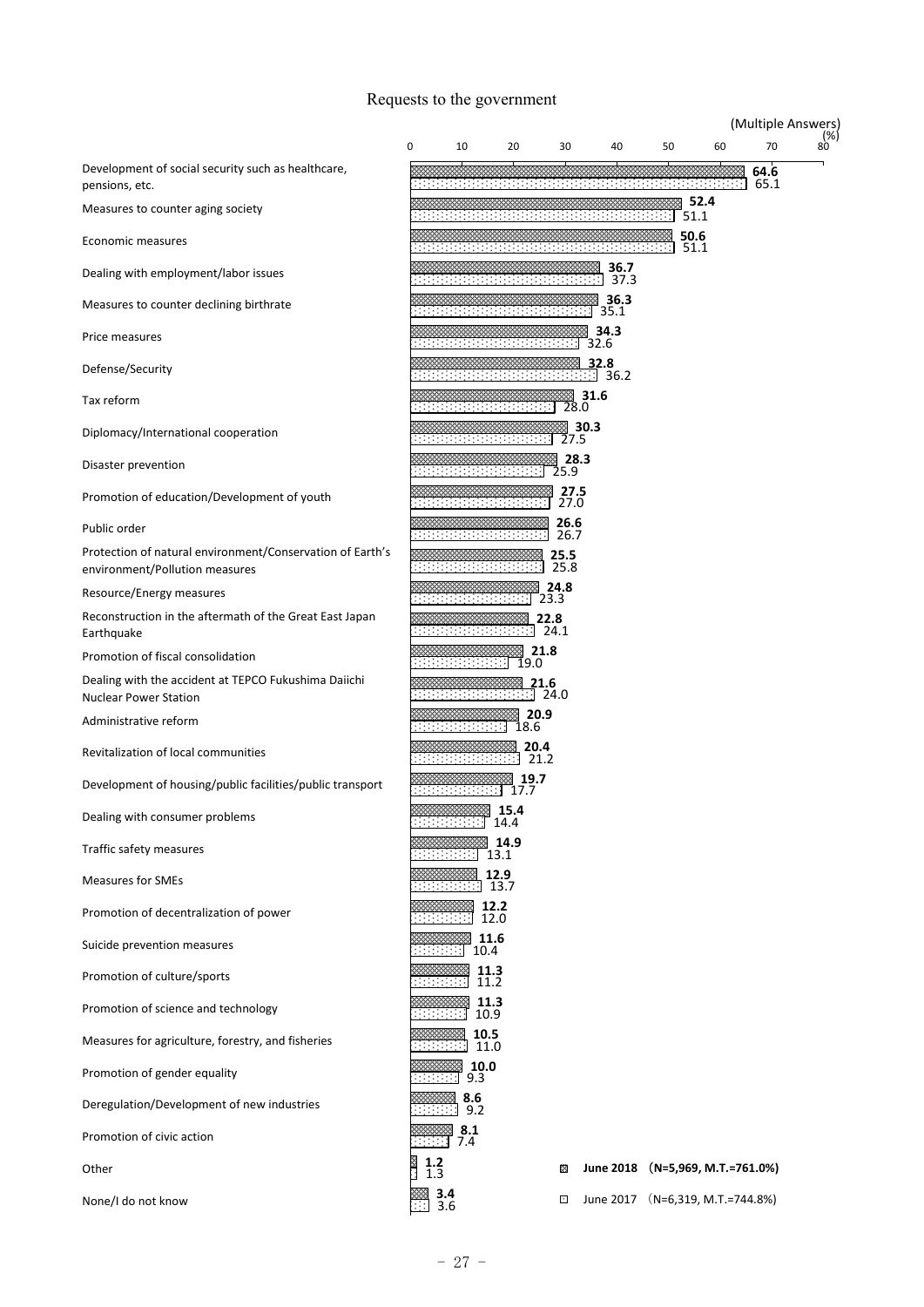## **Public Opinion Survey on the Life of the People**

### (N=5,969)

### **The following questions relate to your (your household's) current lifestyle.**

- Q1 [Response Sheet 1] How would you describe the lifestyle of your household compared to this time last year? Please select one answer.
	- $(7.2)(a)$  Improved ( 78.7) (b) Remained the same  $(13.8)(c)$  Declined ( 0.3) I do not know

Q2 [Response Sheet 2] Overall, how satisfied are you with your current lifestyle? Please select one answer.

- $(12.2)(a)$  Satisfied ( 62.5) (b) Somewhat satisfied ( 19.5) (c) Somewhat dissatisfied ( 4.8) (d) Dissatisfied ( 0.8) Neither satisfied nor dissatisfied ( 0.2) I do not know
- Q3 [Response Sheet 3] How satisfied are you with the following aspects of your life? Please select one answer from (a) to (d) for each aspect from (1) to (7).

|                                                                                                 | (a)       | (b)                   | (c)                                            | (d)          |                                                              |
|-------------------------------------------------------------------------------------------------|-----------|-----------------------|------------------------------------------------|--------------|--------------------------------------------------------------|
|                                                                                                 | Satisfied | Somewhat<br>satisfied | Somewhat<br>dissatisfied                       | Dissatisfied | I do not<br>Neither<br>satisfied nor<br>know<br>dissatisfied |
| $(1)$ Income / Revenue                                                                          | $(8.6)$   | (42.8)                | $\ldots$ (34.6) $\ldots$ (11.8) $\ldots$ (1.4) |              | $\dots(0.7)$                                                 |
| (2) Assets/Savings                                                                              | $(5.8)$   | (38.9)                | $\ldots$ (38.1) $\ldots$ (14.1) $\ldots$ (1.8) |              | $\dots(1.3)$                                                 |
| (3) Durable consumer goods<br>such as automobiles,<br>electrical appliances,<br>furniture, etc. | $(14.4)$  | (62.9)                | $\dots$ (16.8) $\dots$ (3.8) $\dots$ (1.4)     |              | $\dots (0.7)$                                                |
| $(4)$ Food                                                                                      | $(24.2)$  | (64.6)                | $\dots$ (8.4) $\dots$ (2.0)                    |              | $\ldots$ (0.6)<br>$\dots$ (0.2)                              |
| $(5)$ Housing                                                                                   | $(24.3)$  | (58.1)                | $\dots$ (13.7) $\dots$ (3.0)                   |              | $\ldots$ (0.6)<br>$\dots (0.3)$                              |
| (6) Self-development and<br>improvement                                                         | $(8.8)$   | (53.6)                | $\ldots$ (26.2) $\ldots$ (5.1) $\ldots$ (4.5)  |              | $\dots(1.9)$                                                 |
| $(7)$ Leisure                                                                                   |           |                       | $(12.5)$ $(51.1)$ $(25.1)$ $(8.3)$ $(2.3)$     |              | $\dots(0.6)$                                                 |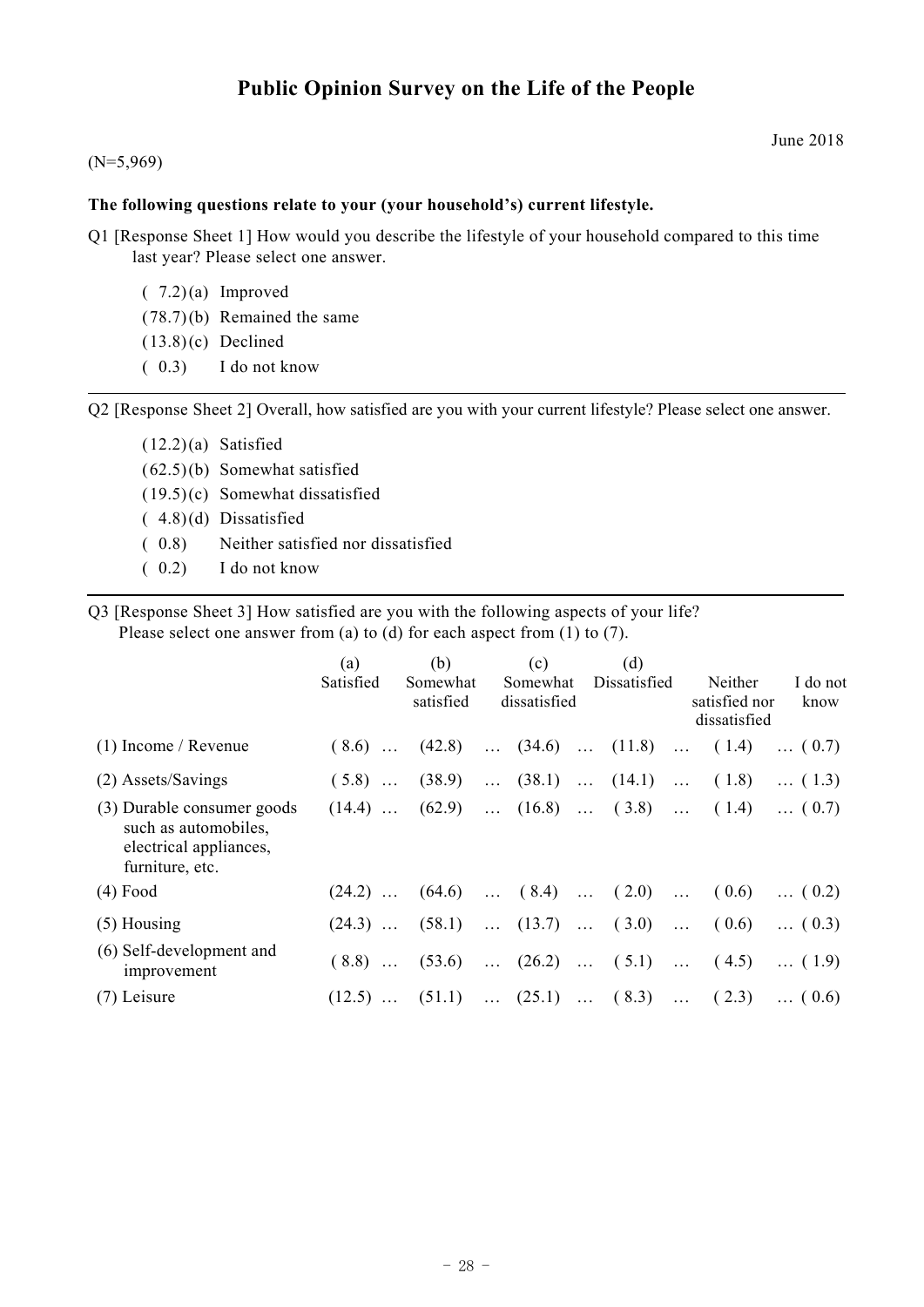Q4 [Response Sheet 4] How fulfilling do you think is your everyday life? Please select one answer.

|      | $\rightarrow$ (To Q5.)                                                                                                                                                                                     |
|------|------------------------------------------------------------------------------------------------------------------------------------------------------------------------------------------------------------|
| 1.2) |                                                                                                                                                                                                            |
| 0.5) |                                                                                                                                                                                                            |
|      | $(12.6)(a)$ Very fulfilling<br>$(61.2)(b)$ Somewhat fulfilling<br>$(19.5)(c)$ Somewhat unfulfilling<br>$(5.2)(d)$ Mostly (entirely) unfulfilling<br>Neither fulfilling nor unfulfilling<br>I do not know - |

(For those who responded "a. Very fulfilling", "b. Somewhat fulfilling", "c. Somewhat unfulfilling", "Neither fulfilling nor unfulfilling" in Q4)

SQ [Response Sheet 5] When do you feel that your everyday life is fulfilling? Please select all applicable answers. (M.A.)

 $(N=5,634)$ 

- $(30.1)(a)$  When I am dedicated to work
- $(13.6)(b)$  When I am immersed in studies or self-improvement
- $(42.6)(c)$  When I am passionate about my hobbies or sports
- $(47.6)(d)$  When I am resting in a calm and relaxed manner
- $(50.1)(e)$  During family gatherings
- $(41.4)$ (f) When I meet and chat with friends or acquaintances
- $(8.5)(g)$  When I am engaged in community service or social activities
- ( 0.9) Other ( )
- ( 1.2) I do not know

 $(M.T.=235.9)$ 

### (For all respondents)

Q5 Do you feel worried or anxious in your everyday life, or do you not have any worries or anxieties?

|  | $\lfloor 63.0 \rfloor$ I feel worried or anxious                 |  |
|--|------------------------------------------------------------------|--|
|  | $(36.2)$ I do not feel worried or anxious $\rightarrow$ (To Q6.) |  |
|  | $(0.8)$ I do not know —                                          |  |

(For those who responded "I feel worried or anxious " in Q5)

SQ [Response Sheet 6] What do you feel worried or anxious about? Please select all applicable answers.  $(N=3,762)$  (M.A.)

 $(54.5)(a)$  About my health

- $(42.2)(b)$  About the health of those in my family
- $(21.6)(c)$  About problems in my life (continuing studies, seeking employment, marriage, raising children, etc.)
- $(29.9)(d)$  About problems in the lives of those in my family (continuing studies, seeking employment, marriage, raising children, etc.)
- $(33.0)$ (e) About my current income and assets
- ( 40.4) (f) About the outlook of my future income and assets
- $(55.4)(g)$  About plans for my life after retirement
- ( 12.9) (h) About interpersonal relationships among family members/relatives
- $(6.9)(i)$  About relationships with neighbors or the community
- $(12.7)(i)$  About work or interpersonal relationships at my workplace
- ( 5.8) (k) About problems in managing my business or family business
- ( 1.3) Other ( )
- ( 0.2) I do not know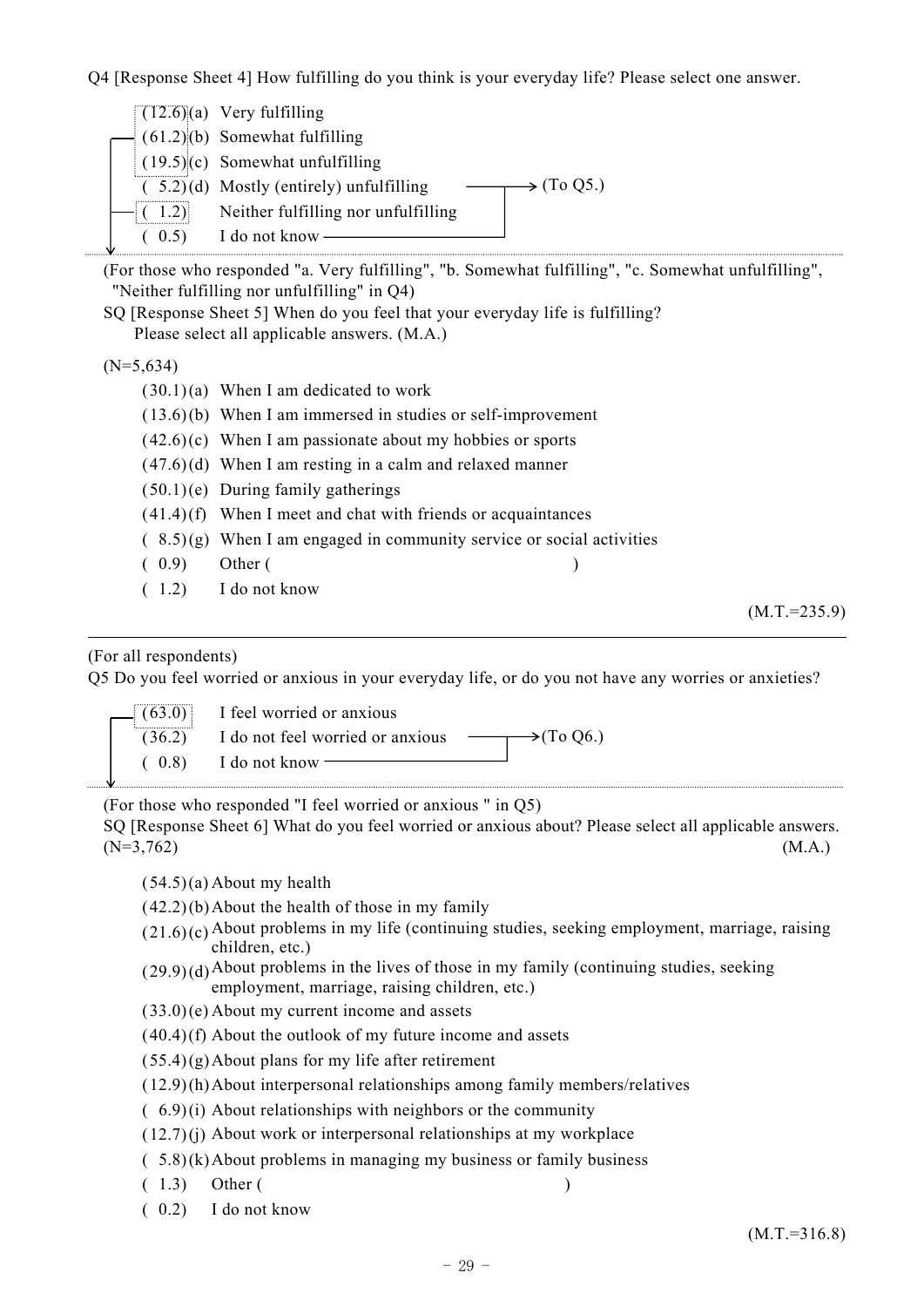(For all respondents)

- Q6 [Response Sheet 7] In your everyday life, do you have time to rest and do the things that you like to do, or do you have no time because you are too busy with work, housework, or studies? Please select one answer.
	-
	- $(21.2)(a)$  I have quite a lot of free time
	- $(47.0)(b)$  I have some free time
	- $(23.6)(c)$  I do not really have free time
	- $(7.9)(d)$  I do not have any free time
	- ( 0.2) I do not know

Q7 [Response Sheet 8] Currently, how do you spend your free time? Please select all applicable answers. (M.A.)

- ( 49.3) (a) Hobbies and amusements (avocational activities, watching movies/concert/sports, etc.)
- ( 14.2) (b) Cultural activities, self-development (learning, etc.)
- $(22.9)(c)$  Sports (physical exercise, various sports that you do yourself rather than watch)
- $(27.8)(d)$  Shopping
- $(21.4)$ (e) Travel
- $(42.5)$ (f) Watching TV/DVD, Listening to CDs etc.
- $(22.1)(g)$  Using the Internet and social media (including e-mail and watching videos)
- ( 36.7) (h) Family gatherings
- ( 18.6) (i) Socializing with friends and boyfriend/girlfriend
- ( 7.1) (j) Social participation (PTA, local events, volunteer activities, etc.)
- $(37.0)$ (k) Sleep/rest
- ( 1.9) Other ( )
- ( 0.7) I do not know

 $(M.T.=302.2)$ 

Q8 [Response Sheet 8] If you have more free time, how would you like to use it? Please select all applicable answers. (M.A.)

- ( 33.5) (a) Hobbies and amusements (avocational activities, watching movies/concert/sports, etc.)
- ( 15.1) (b) Cultural activities, self-development (learning, etc.)
- $(17.4)(c)$  Sports (physical exercise, various sports that you do yourself rather than watch)
- $(12.0)(d)$  Shopping
- $(48.0)(e)$  Travel
- ( 10.8) (f) Watching TV/DVD, Listening to CDs etc.
- $(5.1)(g)$  Using the Internet and social media (including e-mail and watching videos)
- ( 14.1) (h) Family gatherings
- ( 9.5) (i) Socializing with friends and boyfriend/girlfriend
- ( 7.3) (j) Social participation (PTA, local events, volunteer activities, etc.)
- $(18.3)(k)$  Sleep/rest
- ( 2.8) Other ( )
- ( 5.8) I do not know

(M.T.=199.7)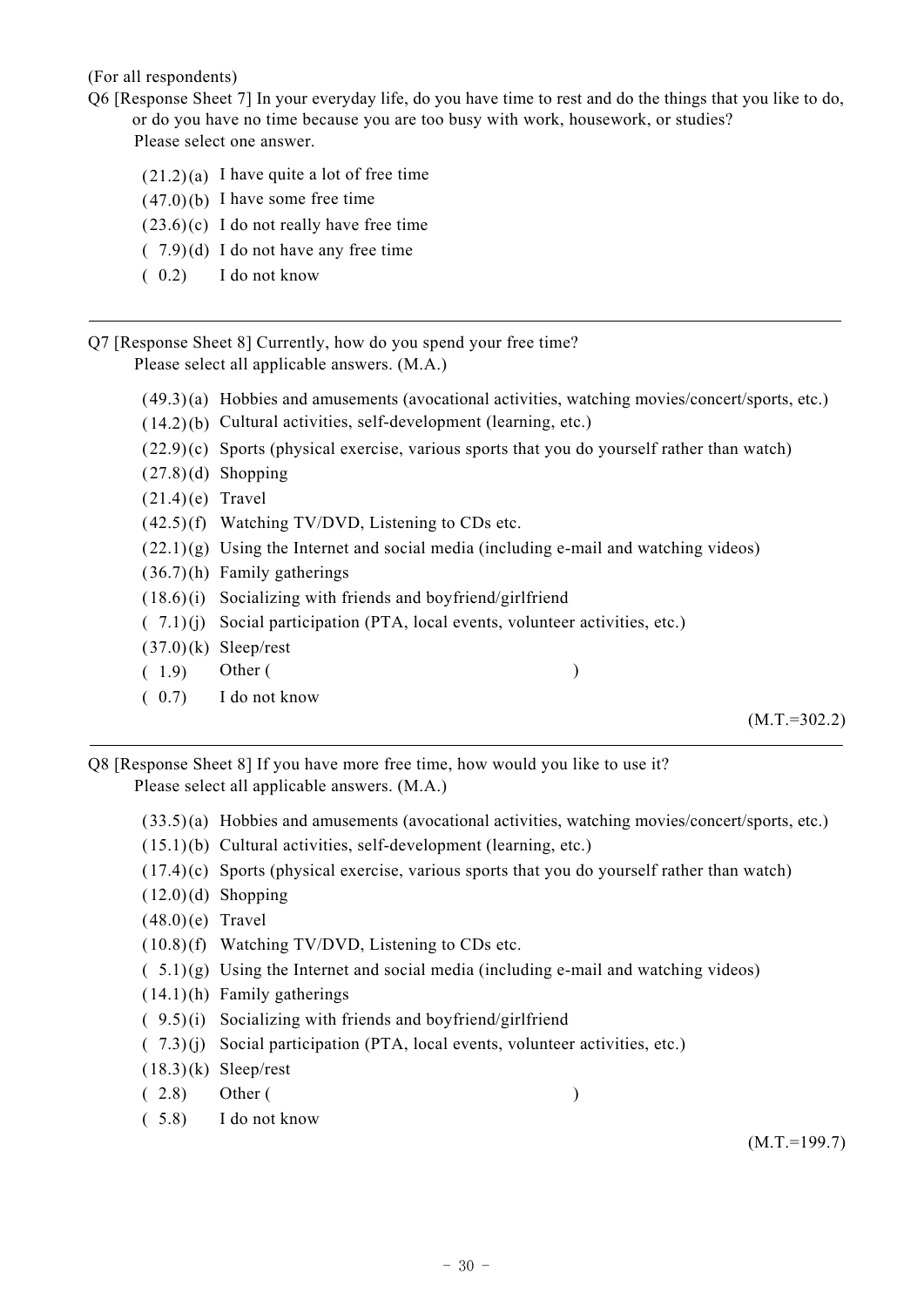Q9 [Response Sheet 9] Compared to the general public, what do you think is the standard of living for your household? Please select one answer.

 $(1.6)(a)$  High ( 13.6) (b) Upper middle  $(58.0)(c)$  Middle  $(21.1)(d)$  Lower middle  $(4.2)$  (e) Low ( 1.4) I do not know

### **The following questions relate to your (your household's) future lifestyle.**

Q10 [Response Sheet 10] How do you think the lifestyle of your household will change in the future? Please select one answer.

 $(9.8)(a)$  Improve  $(64.4)(b)$  Remain the same  $(23.7)(c)$  Decline ( 2.1) I do not know

- Q11 [Response Sheet 11] Which aspects of your life would you like to put particular effort into from now on? Please select all applicable answers. (M.A.)
	- $(28.8)(a)$  Food
	- $(6.1)(b)$  Clothing
	- $(9.2)(c)$  Durable consumer goods such as automobiles, electrical appliances, furniture, etc.
	- $(23.8)(d)$  Housing
	- $(35.2)(e)$  Leisure
	- ( 22.0) (f) Self-development and improvement
	- $(30.0)(g)$  Income/Revenue
	- ( 31.2) (h) Assets/Savings
	- ( 2.0) Other ( )
	- ( 9.4) None
	- ( 1.3) I do not know

 $(M.T.=199.0)$ 

- Q12 [Response Sheet 12] With regard to material and spiritual wealth in your future lifestyle, which of the following two attitudes is closer to yours?
	- $(61.4)$ (a) Since I have attained a degree of material wealth, I would like to focus on spiritual wealth and a relaxed lifestyle from now on
	- ( 30.2) (b) I would still like to continue placing the focus on attaining material wealth in my life
	- ( 7.1) Neither
	- ( 1.3) I do not know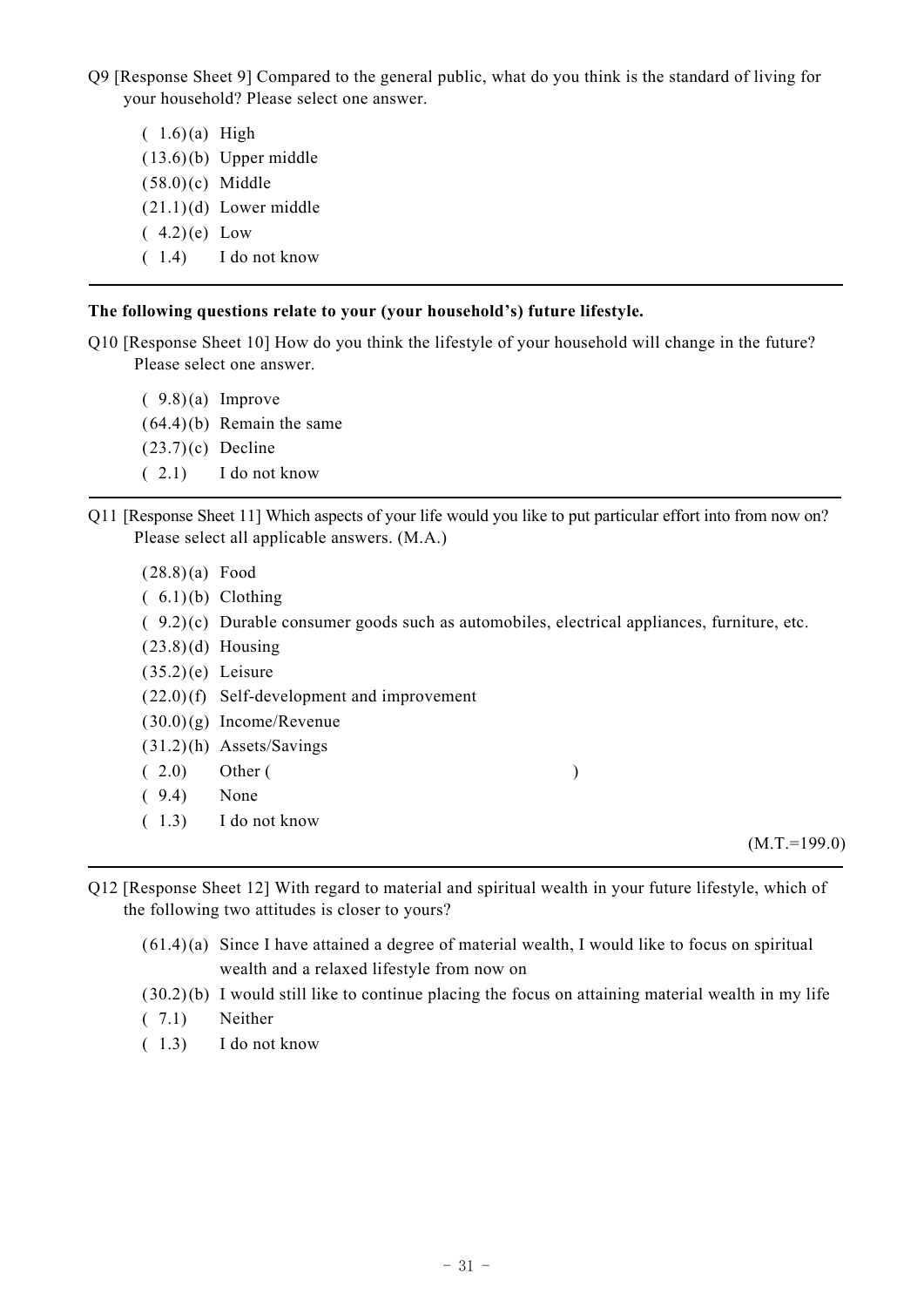- Q13 [Response Sheet 13] Regarding your future lifestyle, would you like to put effort into preparing for your future, such as through savings and investments, or would you like to put effort into enriching your everyday life and enjoying it?
	- $(32.5)(a)$  Prepare for my future, such as through savings and investments
	- $(60.1)(b)$  Enrich my everyday life and enjoy it
	- ( 6.7) Neither
	- ( 0.8) I do not know

### **The following questions relate to your own way of life and way of thinking.**

Q14 [Response Sheet 14] What does "home" mean to you? Please select all applicable answers. (M.A.)

 $(64.9)(a)$  A place for family gatherings  $(28.4)(b)$  A place for giving birth to and raising children  $(16.4)(c)$  A place for educating children  $(14.7)$  (d) A place for taking care of parents  $(29.2)$ (e) A place for nurturing a couple's love  $(64.4)$ (f) A place for resting/healing  $(39.3)(g)$  A place for the mutual growth of parents and children  $(54.3)$ (h) A place for strengthening family ties  $(0.6)$  Other ( ) ( 1.9) I do not know

 $(M.T.=314.0)$ 

Q15 [Response Sheet 15] What are your objectives for working? Please select one answer that is closest to your attitude.

| $(53.9)(a)$ I work to earn money                                       |
|------------------------------------------------------------------------|
| $(14.3)(b)$ I work to fulfill my responsibility as a member of society |
| $(8.9)(c)$ I work to demonstrate my talents and capabilities           |
| $(18.6)(d)$ I work to find my purpose in life                          |
| $(4.3)$ I do not know                                                  |

Q16 [Response Sheet 16] There are various types of jobs in the world. What kind of job is ideal for you? Please select all applicable answers. (M.A.)

|       | $(59.2)(a)$ A job that provides stable income                                       |
|-------|-------------------------------------------------------------------------------------|
|       | $(22.9)(b)$ A job that I do not have to worry about losing                          |
|       | $(38.0)(c)$ A job that allows me to apply my specialized knowledge and capabilities |
|       | $(28.4)(d)$ A job where I can be serve and be useful to society                     |
|       | $(19.2)(e)$ A job that commands a high income                                       |
|       | $(57.8)(f)$ A job that I enjoy working                                              |
|       | $(31.7)(g)$ A job where I do not have to worry about damaging my health             |
|       | $(44.4)(h)$ A job that balanced with private life                                   |
| (0.2) | Other (                                                                             |
|       | $(2.7)$ I do not know                                                               |

 $(M.T.=304.6)$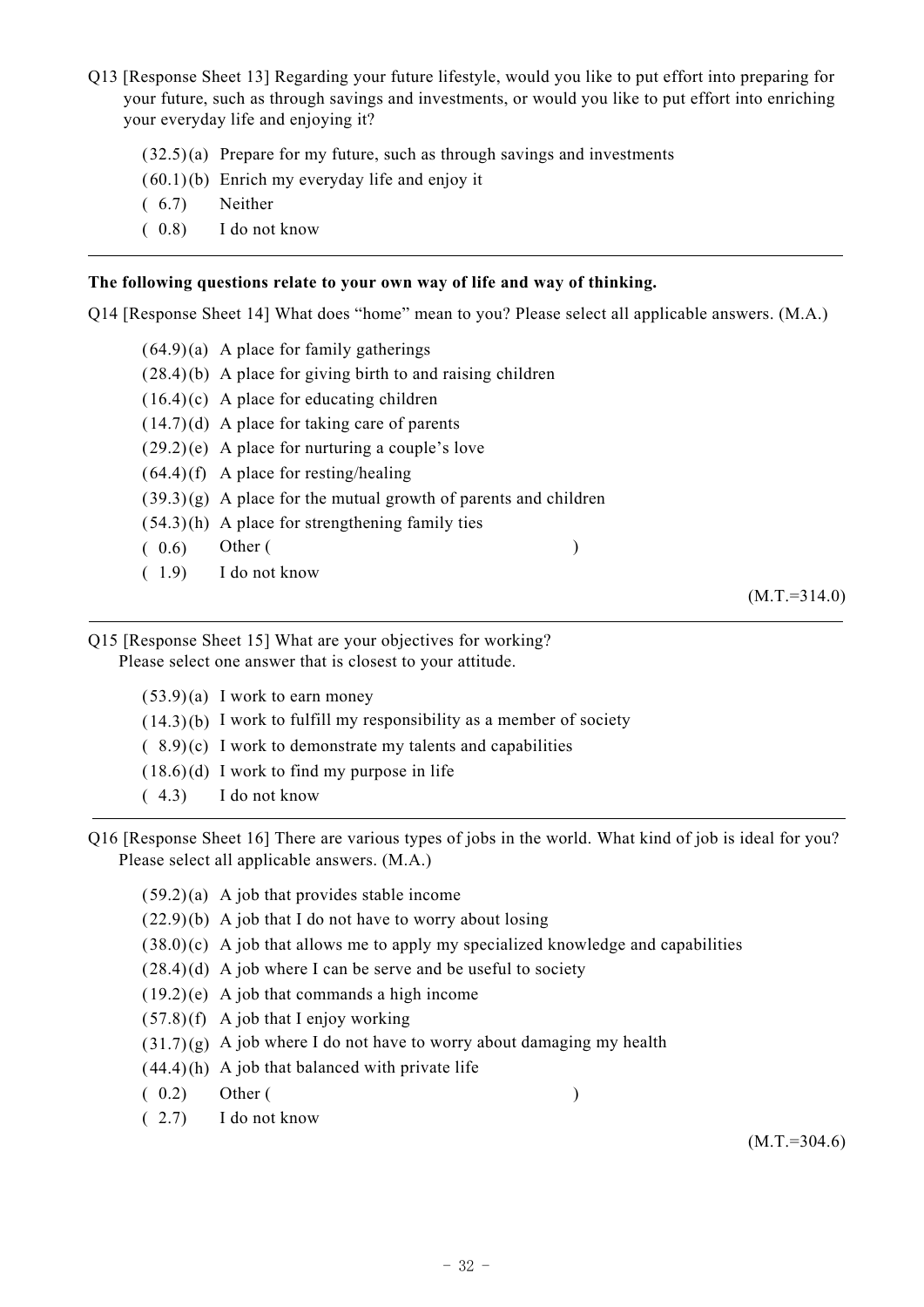- Q17 [Response Sheet 17] With regard to your income and free time, would you like to increase the amount of free time you have, or would you like to increase your income?
	- $(34.4)(a)$  Increase the amount of free time
	- ( 47.0) (b) Increase my income
	- ( 17.2) Neither
	- ( 1.4) I do not know

### **The following relates to your requests to the government.**

Q18 [Response Sheet 18] Which aspects do you think the government should put more effort into? Please select all applicable answers. (M.A.)

- ( 30.3) (a) Diplomacy/International cooperation
- ( 32.8) (b) Defense/Security
- ( 20.9) (c) Administrative reform
- ( 12.2) (d) Promotion of decentralization of power
- ( 21.8) (e) Promotion of fiscal consolidation
- ( 34.3) (f) Price measures
- $(50.6)(g)$  Economic measures
- ( 8.6) (h) Deregulation/Development of new industries
- $(36.7)(i)$  Dealing with employment/labor issues
- $(64.6)(i)$  Development of social security such as healthcare, pensions, etc.
- $(27.5)$ (k) Promotion of education/Development of youth
- ( 11.3) (l) Promotion of culture/sports
- $(11.3)(m)$  Promotion of science and technology
- ( 25.5) (n) Protection of natural environment/Conservation of Earth's environment/Pollution measures
- ( 19.7) (o) Development of housing/public facilities/public transport
- $(31.6)(p)$  Tax reform
- $(15.4)(q)$  Dealing with consumer problems
- $(28.3)(r)$  Disaster prevention
- $(26.6)(s)$  Public order
- $(11.6)(t)$  Suicide prevention measures
- $(14.9)(u)$  Traffic safety measures
- $(36.3)(v)$  Measures to counter declining birthrate
- $(52.4)$ (w) Measures to counter aging society
- $(10.0)(x)$  Promotion of gender equality
- $(12.9)(y)$  Measures for SMEs
- $(10.5)(z)$  Measures for agriculture, forestry, and fisheries
- ( 20.4) (aa) Revitalization of local communities
- ( 8.1) (ab) Promotion of civic action
- ( 24.8) (ac) Resource/Energy measures
- ( 22.8) (ad) Reconstruction in the aftermath of the Great East Japan Earthquake

( 21.6) (ae) Dealing with the accident at TEPCO Fukushima Daiichi Nuclear Power Station

- ( 1.2) Other ( )
- ( 3.4) None/I do not know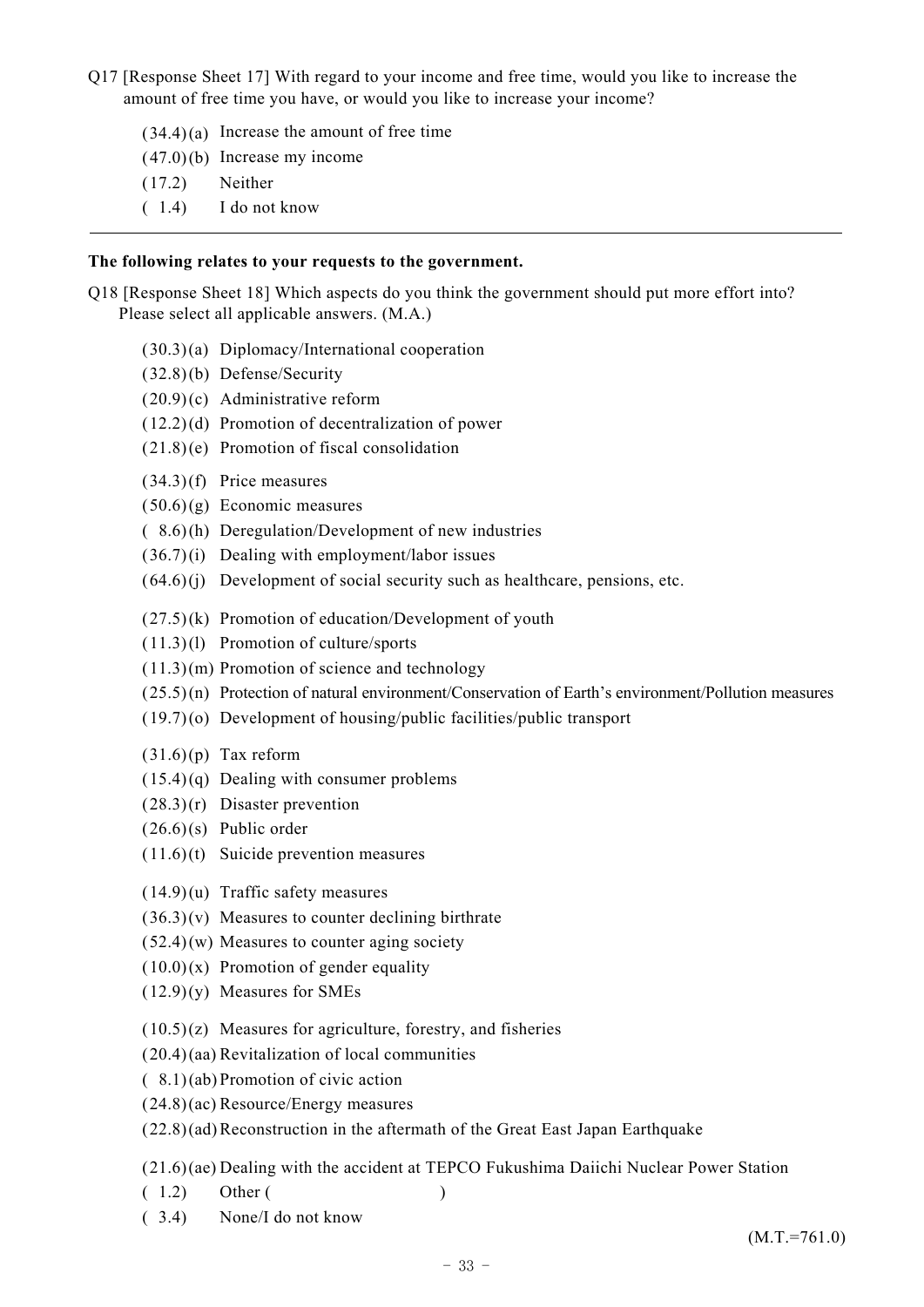<<Respondent's Profile>>

Finally, please provide us with the following information about yourself, in order to facilitate the statistical analysis of your responses.

F1 [Sex]

( 45.9) Male ( 54.1) Female

F2 [Age] How old are you?

| $(1.3)$ 18 - 19 | $(8.4)40 - 44$  | $(11.4)65 - 69$    |
|-----------------|-----------------|--------------------|
| $(2.5) 20 - 24$ | $(8.4)45 - 49$  | $(10.0)70 - 74$    |
| $(4.0)$ 25 - 29 | $(8.3)50 - 54$  | $(8.2)75 - 79$     |
| $(5.3)30 - 34$  | $(.7.8)55 - 59$ | $(8.5)80$ or above |
| $(7.1)35 - 39$  | $(8.8)60 - 64$  |                    |

F3 [Employment status][Response Sheet 19] Which of the following applies to your employment status?

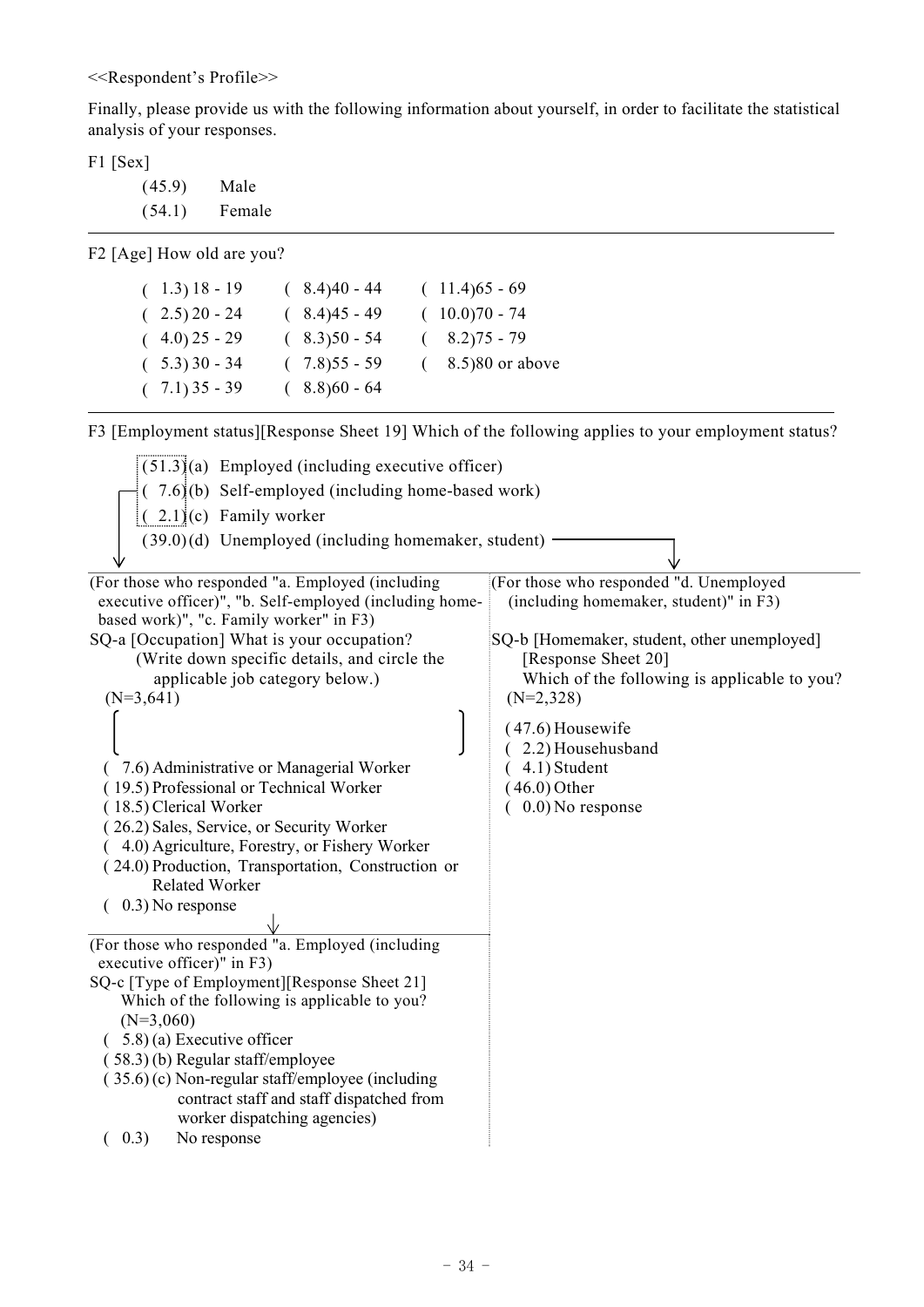(For all respondents)

F4 [Household][Response Sheet 22] Which of the following categories is applicable to your household?

- ( 11.4) (a) One-person household
- ( 25.7) (b) One-generation household (married couple only)
- $(50.5)(c)$  Two-generation household (parents and child/children)
- ( 10.8) (d) Three-generation household (parents, child/children, and grandchild/grandchildren)
- $(1.6)$  (e) Other household types
- ( 0.0) No response

F5 [Marital status][Response Sheet 23] Are you married? Please select one answer.

- $(72.0)(a)$  Married (with spouse)
- ( 13.5) (b) Married (divorced/widowed)
- ( 14.4) (c) Unmarried
- F6 [With/Without child/children] Do you have any children? Please include grown child/children or child/children who do not live with you.

| r have a child/children | (22.5)<br>I do not have any children<br>ن ، ک ک | (0.1)<br>No response |
|-------------------------|-------------------------------------------------|----------------------|
| w                       | $\rm{T}$ G F $\rm{T}$<br>                       |                      |

(For those who responded "I have a child/children" in F6)

SQ [Response Sheet 24][Growth stages of the child/children] Which growth stage is your child/children in?

Please choose the answers applicable to all your children. (M.A.)

(N=4,622)

- ( 12.7) (a) Baby, infant, or preschooler
- ( 12.9) (b) Elementary school student
- ( 8.0) (c) Middle school student
- ( 8.3) (d) High school student
- ( 9.0) (e) College, postgraduate, junior college, or vocational school student
- $(68.5)$ (f) Has already completed his/her schooling
- ( 0.1) Other ( )
- ( 0.2) No response

 $(M.T.=119.6)$